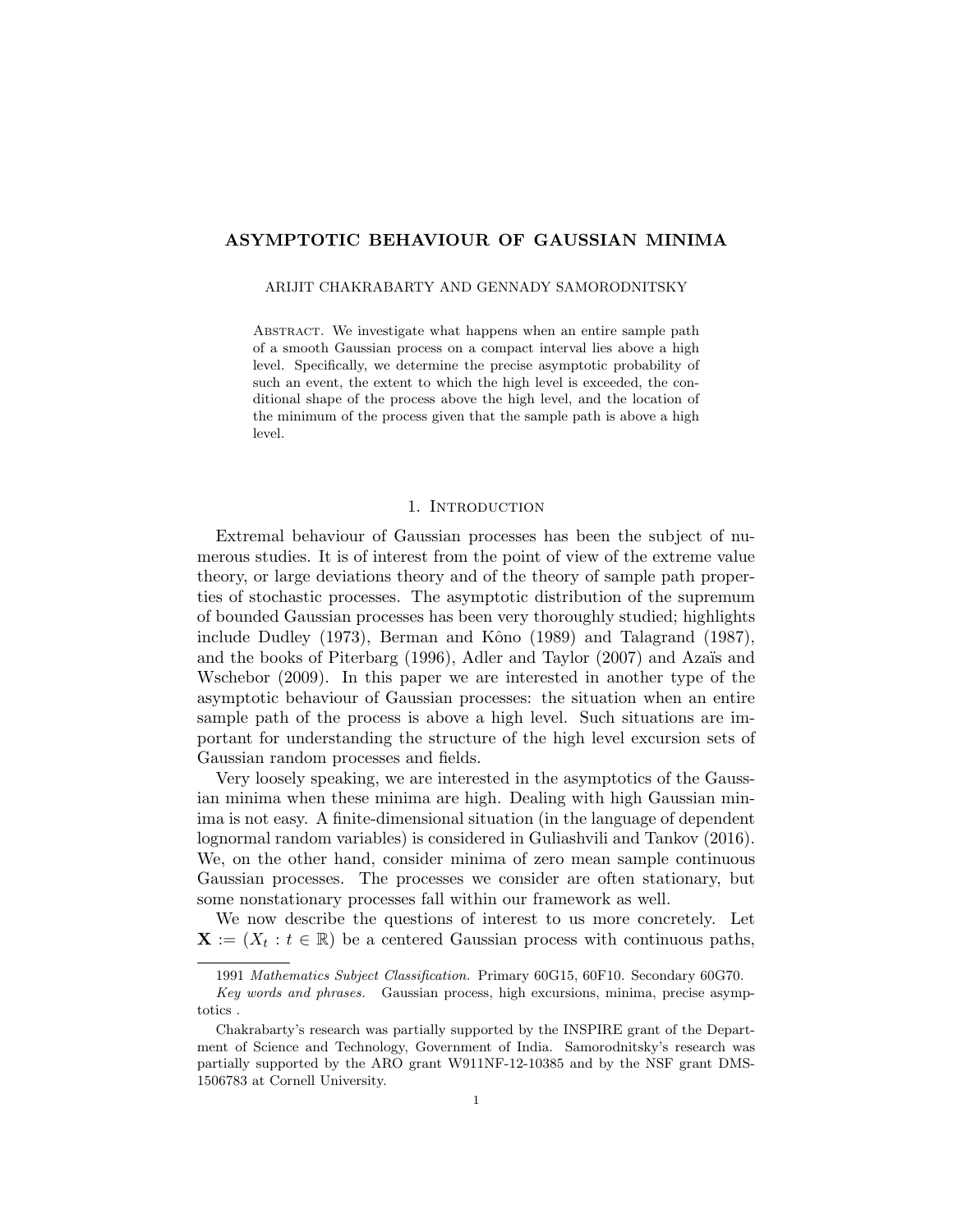defined on some probability space  $(\Omega, \mathcal{F}, P)$ . Let  $[a, b]$  be a compact interval, and let  $u > 0$  be a high level. We study a number of problems related to the situation described above, i.e. the situation when the entire sample path  $(X_t : t \in [a, b])$  lies above the level u. Specifically, we are interested in the following questions.

Question 1. What is the precise asymptotic behaviour of the probability

$$
P\left(\min_{a\leq t\leq b} X_t > u\right)
$$

as  $u \to \infty$  ?

Question 2. Given the event

(1.1) 
$$
B_u := \left\{ \min_{a \le t \le b} X_t > u \right\},
$$

how does the conditional distribution of  $(X_t : t \in [a, b])$  behave as  $u \to \infty$ ?

**Question 3.** Conditionally on  $B_u$ , what can be said about the asymptotics of the overshoot

$$
\min_{a\leq t\leq b}X_t-u\,,
$$

as  $u \to \infty$ ?

Question 4. Consider the location of the minimum of the process,

$$
\arg\min_{a\leq t\leq b} X_t
$$

taken to be the leftmost location of the minimum in case there are ties (it is elementary that this location is a well defined random variable). What is the asymptotic distribution of the location of the minimum given  $B_u$ , as  $u \to \infty$ ?

Some information on Questions 1 and 2 is contained in Adler et al. (2014) . Regarding Question 1, the latter paper describes the probabilities of the type  $P(\min_{a \le t \le b} X_t > u)$  on the logarithmic level, while in the present paper we are interested in precise asymptotics of that probability. Regarding Question 2, the latter paper studies the asymptotic behaviour of the ratio

$$
\frac{1}{u}X_t, \, a \le t \le b
$$

given  $B_u$ , as  $u \to \infty$ , while in the present paper we would like to know the deviations of the sample path from this linear in u behaviour. Furthermore, the paper of Adler et al. (2014) provides no information on Question 3 and Question 4 above.

For stationary (not necessarily Gaussian) processes a general theory of the location of the supremum (or infimum) of the process is developed in Samorodnitsky and Shen (2013). However, the limiting behaviour of the minimum location in Question 4 even in the stationary case is outside of that theory.

We obtain fairly precise answers to the above questions. However, in order to achieve this level of precision, we will impose much stricter smoothness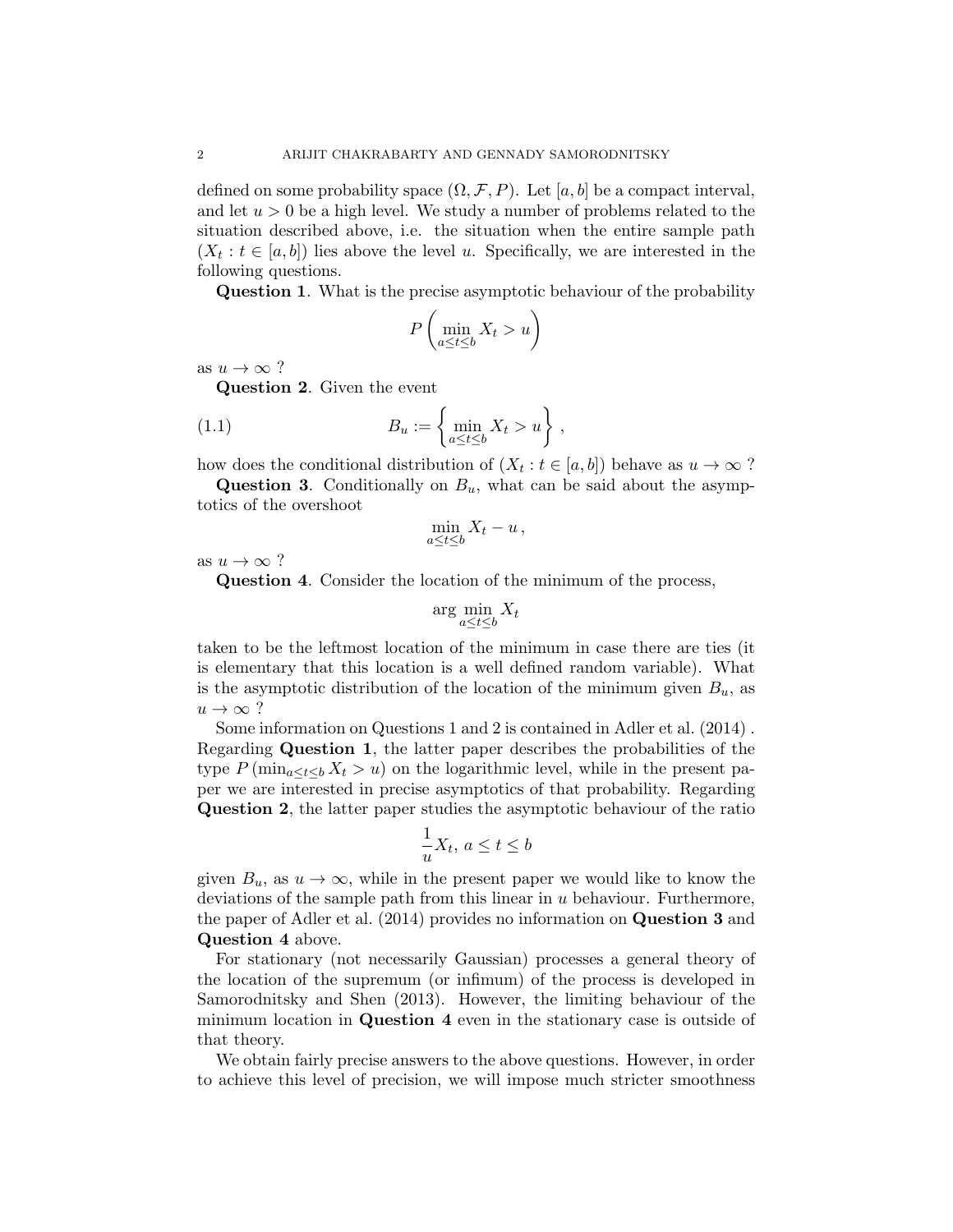assumptions on the process  $\bf{X}$  then those imposed in Adler et al. (2014). We describe the precise assumptions on the process in Section 2. Section 3 contains preliminary results, while the main results of the paper with answers to Questions 1-4 are stated in Section 4. These results are proved in Section 5. Finally, Section 6 presents two examples illustrating the main results of the paper.

### 2. Assumptions on the process X

In this section we will state and discuss the assumptions on the Gaussian process  $X$  we will use in the rest of the paper. Among others, these assumptions will guarantee that our process is very smooth. Our main interest lies in stationary Gaussian processes, and for these processes the assumptions are easy to state. However, our main results in the subsequent sections do not depend on the stationarity of the process. Rather, they depend on certain properties of the process which follow, in the stationary case, from a small number of basic assumptions. These properties are discussed in the remainder of this section.

We use the notation

$$
R(s,t) := \mathcal{E}(X_s X_t), s, t \in \mathbb{R}
$$

for the covariance function of the process  $X$ . If the process is stationary, then its covariance function is related to the spectral measure of the process by writing (with the usual abuse of notation related to the dual use of R to denote both a function of one variable and a function of two variables)

$$
R(s,t) = R(t-s) = \int_{-\infty}^{\infty} e^{t(t-s)x} F_X(dx) , s, t \in \mathbb{R} ,
$$

where  $\iota := \sqrt{-1}$ . Recall that the spectral measure  $F_X$  of the process **X** is a finite symmetric Borel measure on R.

When the process  $X$  is stationary, we will impose the following conditions on the spectral measure  $F_X$ .

S1. For all  $t \in \mathbb{R}$ ,

(2.1) 
$$
\int_{-\infty}^{\infty} e^{tx} F_X(dx) < \infty.
$$

S2. The support of  $F_X$  has at least one accumulation point.

The canonical example of such a Gaussian process is the process with the Gaussian spectral density

(2.2) 
$$
F(dx) = \frac{1}{\sqrt{2\pi}} e^{-x^2/2} dx, \ x \in \mathbb{R}.
$$

This process was considered in detail in Adler et al. (2014), and we will use it in this paper to illustrate our results.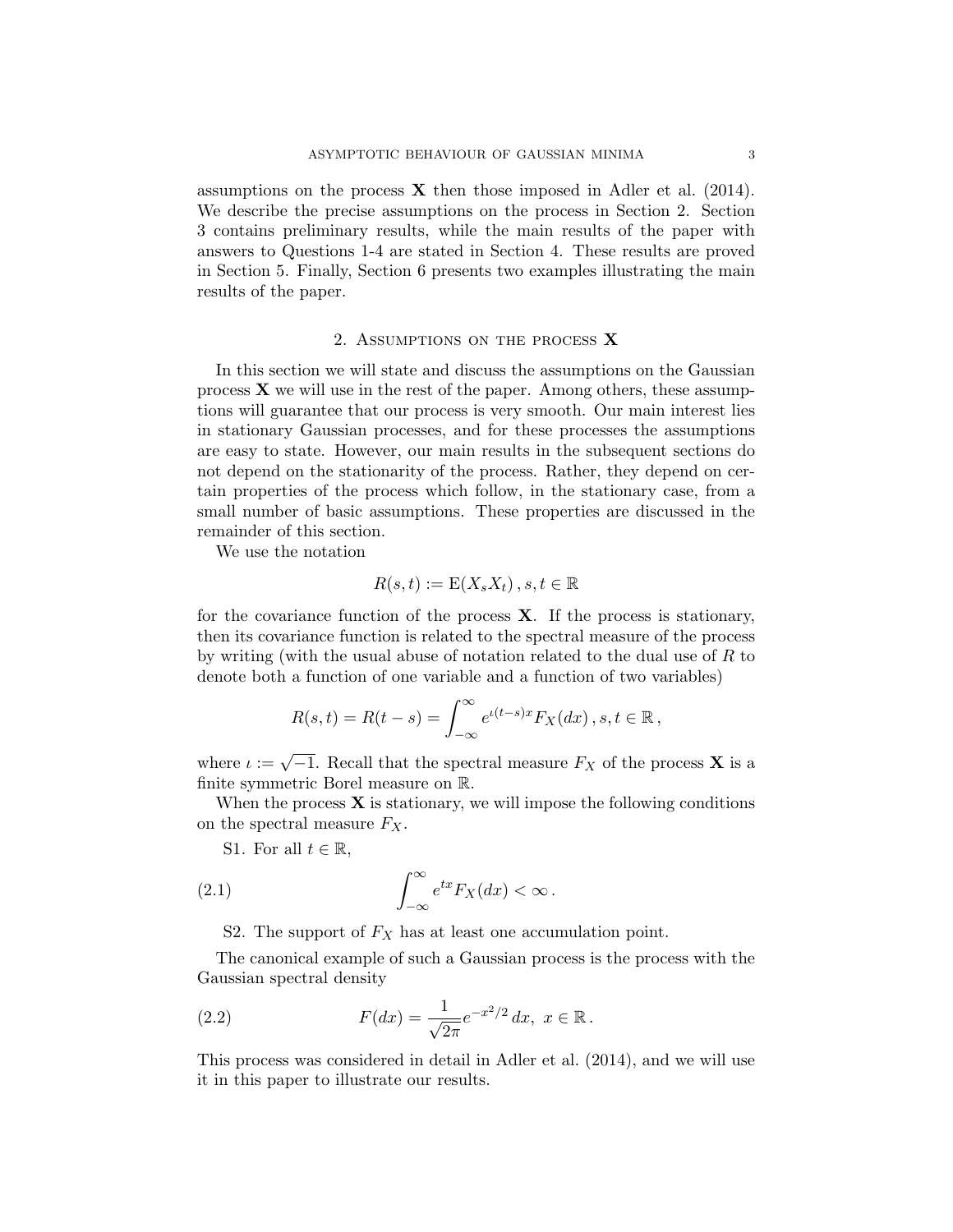The following proposition establishes certain consequences of the conditions S1 and S2 in the case of a stationary process. It is these consequences, rather than stationarity itself, that will be used in much of the paper.

**Proposition 2.1.** Let  $X$  be a stationary Gaussian process whose spectral measure satisfies  $S1$  and  $S2$ . Then the process **X** has the following properties.

**Property 1.** The function  $R(\cdot, \cdot)$  has a power expansion

$$
R(s,t) = \sum_{m=0}^{\infty} \sum_{n=0}^{\infty} r_{mn} s^m t^n , s, t \in \mathbb{R},
$$

for some  $(r_{mn}:m, n \geq 0) \subset \mathbb{R}$ .

**Property 2.** For any compact interval  $[a, b]$ , the family  $(X_t : t \in [a, b])$  is non-negatively non-degenerate. That is, for any probability measure  $\nu$  on  $|a, b|,$ 

$$
\operatorname{Var}\left(\int_a^b X_t \nu(dt)\right) = \int_a^b \int_a^b R(s,t)\nu(ds)\nu(dt) > 0.
$$

Property 3. The sample paths of X are infinitely differentiable, and the covariance matrix of any finite sub-collection of the family  $(X_t^{(n)})$  $t_t^{(n)}: t \in \mathbb{R}, n =$  $(0,1,\ldots)$  is non-singular. Here and elsewhere, for any function f and  $n\geq 0$ ,  $f^{(n)}$  denotes its n-th derivative whenever it exists, with  $f^{(0)} = f$ .

Proof. The integral

$$
\tilde{R}(z) := \int_{\mathbb{R}} e^{\iota z x} F_X(dx) , z \in \mathbb{C} ,
$$

defines, clearly, an analytic function, and then  $R(s,t) = \tilde{R}(t-s)$  for  $s, t \in \mathbb{R}$ has Property 1.

To check Property 2, suppose for the sake of contradiction, that there exists a probability measure  $\nu$  on [a, b] such that

$$
\int_a^b \int_a^b R(s,t)\nu(ds)\nu(dt) = 0.
$$

Clearly, the left hand side is the same as

$$
\int_{-\infty}^{\infty} \left| \int_{a}^{b} e^{itx} \nu(dt) \right|^{2} F_{X}(dx).
$$

Therefore, it follows that

$$
\int_a^b e^{itx}\nu(dt) = 0,
$$

for every  $x$  in the support of  $F_X$ . The left hand side is an analytic function of the complex variable x. Since the equality holds on the support of  $F_X$ , which has an accumulation point, by the assumption S2, the equality holds for all  $x \in \mathbb{C}$  including  $x = 0$ . This contradicts the fact that  $\nu$  is a probability measure and thus verifies Property 2.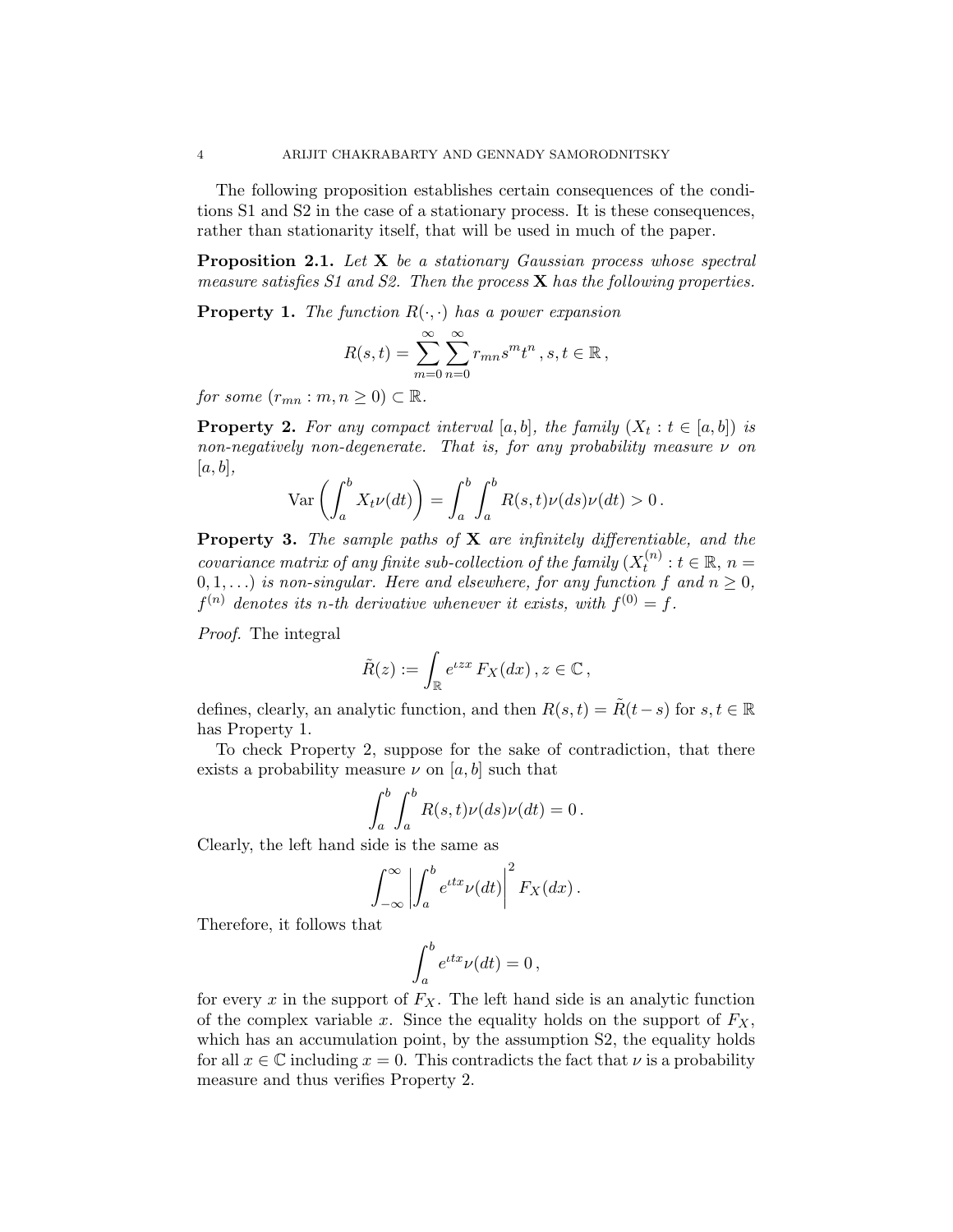For Property 3 notice that the integral

(2.3) 
$$
Y(z) := \int_{\mathbb{R}} e^{izx} Z(dx), z \in \mathbb{C},
$$

where Z is a complex-valued Gaussian random measure with control measure  $F_X$ , defines a random analytic function whose restriction to  $z \in \mathbb{R}$  coincides distributionally with  $X$ . Therefore, the sample paths of  $X$  are infinitely differentiable.

Suppose that for some array  $(a_{mj}: m = 0, 1, \ldots, n, j = 1, \ldots, k)$  of real numbers and some  $-\infty < s_1 < \ldots < s_k < \infty$ ,

$$
\sum_{m=0}^{n}\sum_{j=1}^{k}a_{mj}X_{s_j}^{(m)}=0\,.
$$

Letting Y be as in  $(2.3)$ , and using the fact that the restriction of Y to R has the same distribution as  $X$ , it follows that

$$
\int_{-\infty}^{\infty} \left( \sum_{m=0}^{n} \sum_{j=1}^{k} a_{mj} (\iota x)^m e^{is_j x} \right) Z(dx) = 0 \text{ a.s.} .
$$

Then

(2.4) 
$$
\sum_{m=0}^{n} \sum_{j=1}^{k} a_{mj} (\iota x)^m e^{\iota x s_j} = 0 \text{ for all } x \text{ in the support of } F_X.
$$

Note that the left hand side of (2.4), viewed as a function of  $x \in \mathbb{C}$ , is an analytic function. This function vanishes on the support of  $F_X$ , which was assumed to have an accumulation point. Therefore, the analytic function vanishes everywhere, in particular for  $x \in \mathbb{R}$ .

We claim that this is possible only if  $a_{mj} = 0$  for all  $m = 0, \ldots, n, j =$  $1, \ldots, k$ . If  $n = 0$ , then the claim follows from the uniqueness of the Fourier transform of finite signed measures, so assume that  $n \geq 1$ . We start with proving that  $a_{nj} = 0$  for all  $j = 1, ..., k$ . Consider the function

$$
h(x) = \sum_{j=1}^{k} a_{nj}(\iota x) e^{\iota x s_j}, \ x \in \mathbb{R}.
$$

Observe that the the sum in the left hand side of (2.4) can be written as

$$
(\iota x)^{n-1}h(x)+g(x), x \in \mathbb{R},
$$

where  $|g(x)| \leq C|x|^{n-1}$  for some  $0 < C < \infty$ . Therefore, the function h must be bounded on R, and this implies that

$$
\left|\sum_{j=1}^k a_{nj}e^{\iota xs_j}\right| =: |\psi(x)| = O(1/|x|) \text{ as } |x| \to \infty.
$$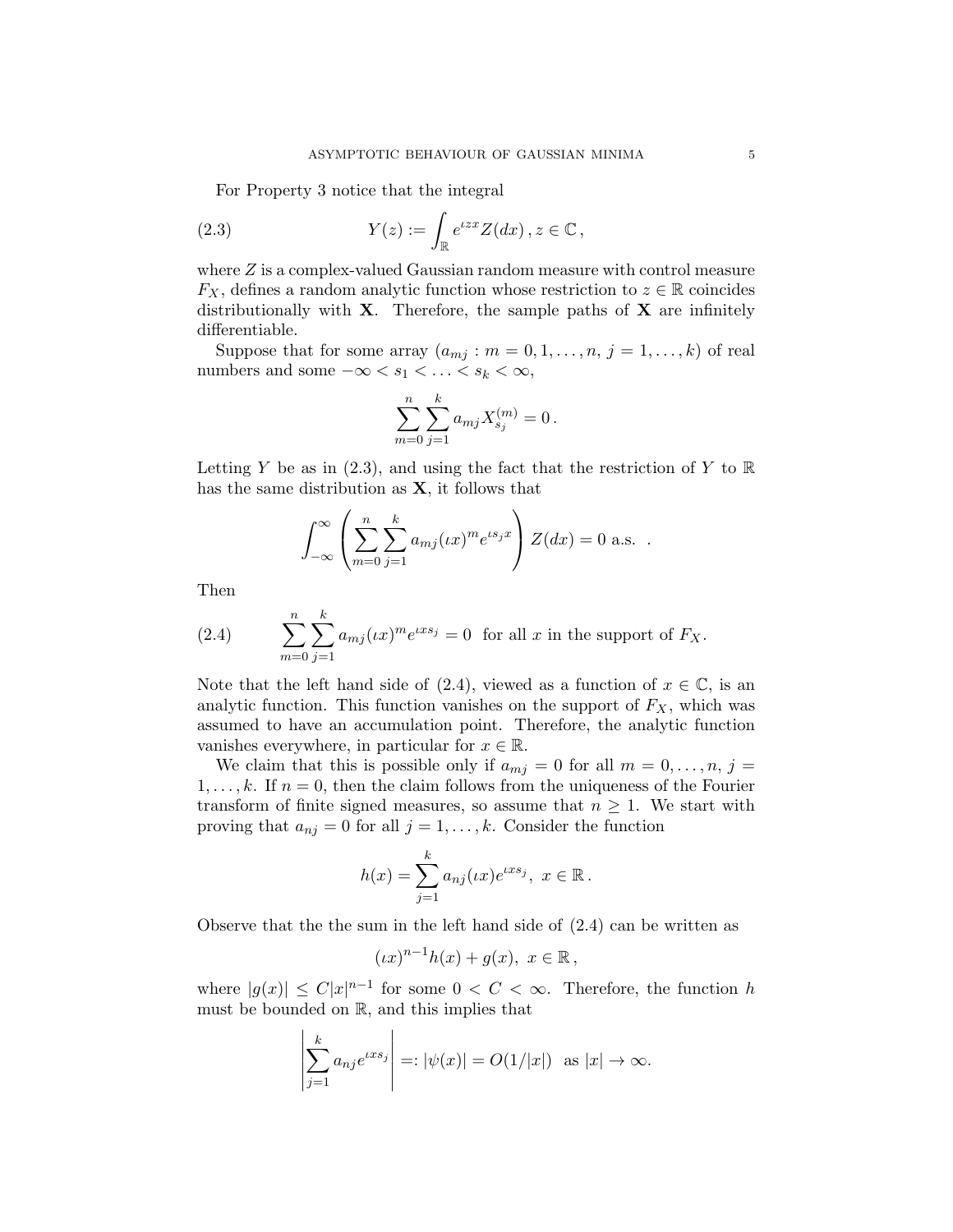Unless  $a_{ni} = 0$  for all  $j = 1, ..., k$  this is impossible since the implication would be that the function  $|\psi|^2$  was integrable over  $\mathbb{R}$ , which contradicts the fact that this function is the Fourier transform of a discrete signed measure.

Since we have shown that  $a_{ni} = 0$  for all  $j = 1, \ldots, k$ , we have succeeded in reducing  $n$  by 1, so we can proceed in an inductive manner.

This completes the proof of the proposition.

## 3. Preliminary results

We fix an interval [a, b], once and for all, where  $-\infty < a < b < \infty$ , and proceed with a number of preliminary results that are important for the main results in the subsequent sections. Most of these results address several issues related to the optimization problem

(3.1) 
$$
\min_{\nu \in M_1[a,b]} \int_a^b \int_a^b R(s,t)\nu(ds)\nu(dt),
$$

where the minimum is taken over all Borel probability measures on  $[a, b]$ . The importance of this problem to the questions studied in this paper was shows in Adler et al. (2014).

**Proposition 3.1.** (a) Let **X** be a Gaussian process with Property 1, Property 2 and Property 3. Assume, additionally, that for every fixed  $s \in [a, b]$ ,

(3.2) 
$$
\limsup_{t \to \infty} R(s,t) \leq 0.
$$

Then the minimization problem (3.1) has a unique minimizer  $\nu_*$ . Furthermore, the support of  $\nu_{*}$  has a finite cardinality and the minimum value in (3.1) is strictly positive.

(b) If  $X$  is a stationary Gaussian process whose spectral measure satisfies S1 and S2, then the conclusion in part (a) holds.

Proof. We start with part (a). The fact that the minimum is achieved follows from continuity of the functional being optimized in the topology of weak convergence on  $M_1[a, b]$  and compactness of that space. The claim that the minimum value is positive follows from Property 2. Let  $\nu_*$  be a minimizer in the optimization problem (3.1), and define

(3.3) 
$$
Y := \int_{a}^{b} X_{s} \nu_{*}(ds).
$$

Let

$$
\hat{\mu}(t) := \mathbf{E}\left(X_t|Y=1\right), \, t \in \mathbb{R},
$$

and observe that

(3.4) 
$$
\hat{\mu}(t) = \frac{\text{Cov}(X_t, Y)}{\text{Var}(Y)} = \frac{\int_a^b R(s, t) \, \nu_*(ds)}{\text{Var}(Y)}, \ t \in \mathbb{R}.
$$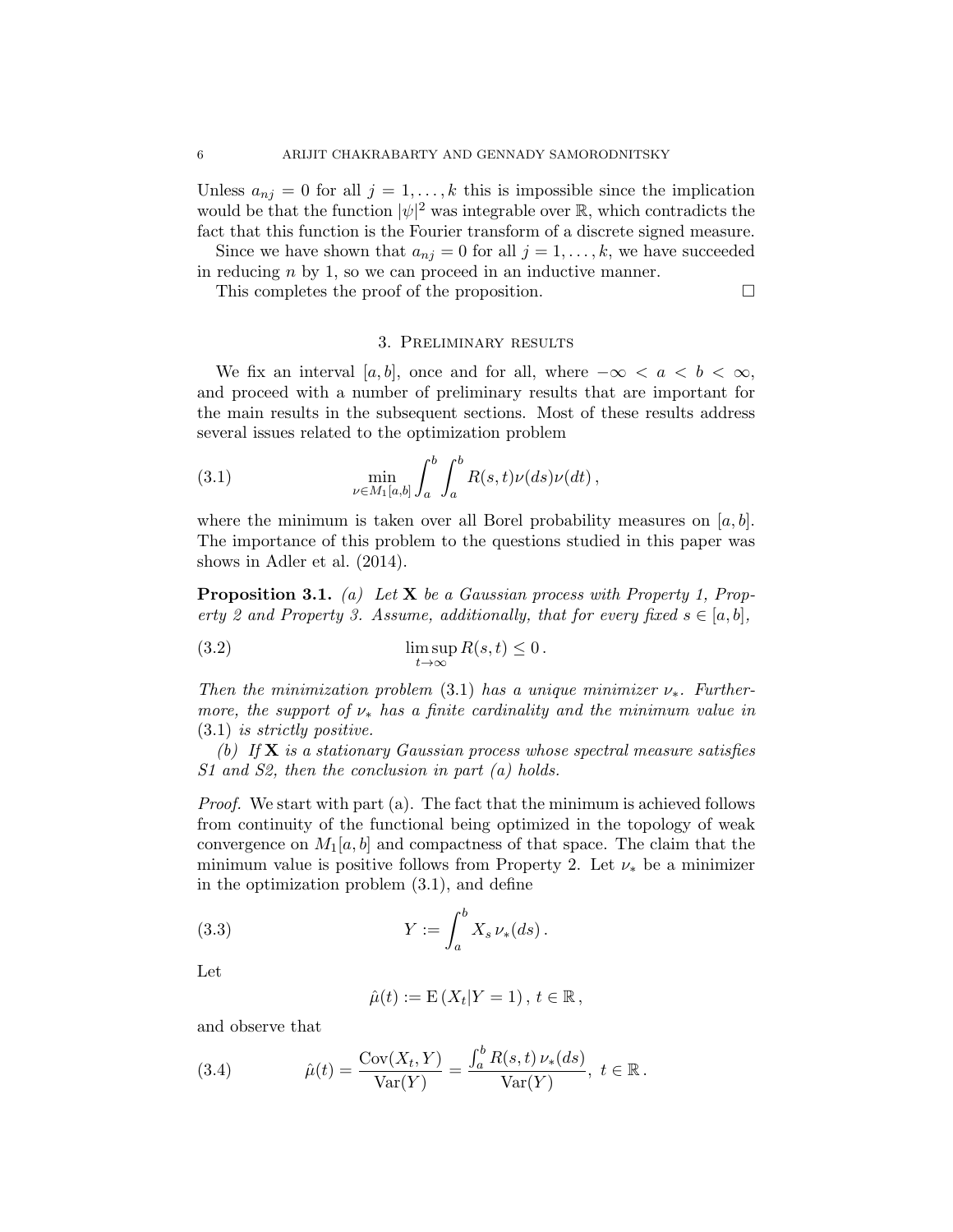By Theorem 5.1 in Adler et al. (2014),  $\hat{\mu} \ge 1$  on [a, b], and  $\hat{\mu} = 1$  on the support of  $\nu_*$ . Since  $\hat{\mu}$  is real analytic on R by Property 1, there are two possibilities. Either

(3.5) 
$$
\hat{\mu}(t) = 1 \text{ for all } t \in \mathbb{R},
$$

or the set

(3.6) 
$$
\hat{S} := \{ t \in [a, b] : \hat{\mu}(t) = 1 \}
$$

has no accumulation points and, hence, is a set of finite cardinality. In the latter case, the support of  $\nu_*$  is also a finite set. We will show that (3.5) is impossible and, hence, the latter option is the only possible one.

Indeed, suppose that (3.5) holds. Then the function

$$
g(t) := \int_a^b R(s, t) \, \nu_*(ds), t \in \mathbb{R}
$$

is a positive constant. However, by (3.2) and Fatou's lemma, it follows that

$$
\limsup_{t\to\infty}g(t)\leq 0\,,
$$

leading to a contradiction. We conclude that  $\hat{S}$  is a finite set and so is the support of  $\nu_{*}$ .

In order to prove the uniqueness of an optimal measure, suppose that  $\nu_1$ and  $\nu_2$  are two different optimal measures. By Property 3, the finitely many random variables  $X_t$  for t in the union of the supports of the two measures are linearly independent and, hence, the function

$$
\alpha \mapsto \text{Var}\left(\int_a^b X_s\big(\alpha\nu_1(ds) + (1-\alpha)\nu_2(ds)\big)\right)
$$

is strictly convex on  $[0, 1]$ . Such a function cannot take the same minimal value at the two endpoints 0 and 1, and the uniqueness follows.

We now prove part (b) of the proposition. By Proposition 2.1 the assumptions S1 and S2 on the spectral measure of a stationary Gaussian process X imply Property 1, Property 2 and Property 3, so the only ingredient missing in an attempt to apply the statement of part (a) to part (b) is that, in part (b), we have not assumed (3.2). Since the only place in the proof of part (a) where  $(3.2)$  is used, is in ruling out  $(3.5)$ , we only need to show that  $(3.5)$ can be ruled out under the assumptions of part (b) as well.

Indeed, suppose that  $(3.5)$  holds. The assumption S1 implies that R can be extended to an analytic function on  $\mathbb{C} \times \mathbb{C}$  by

$$
R(s,t) = \int_{-\infty}^{\infty} e^{i(t-s)x} F_X(dx), \, s, t \in \mathbb{C}.
$$

Then the analytic function

$$
g(t) = \int_{a}^{b} R(s, t) \nu(ds), \ t \in \mathbb{C}
$$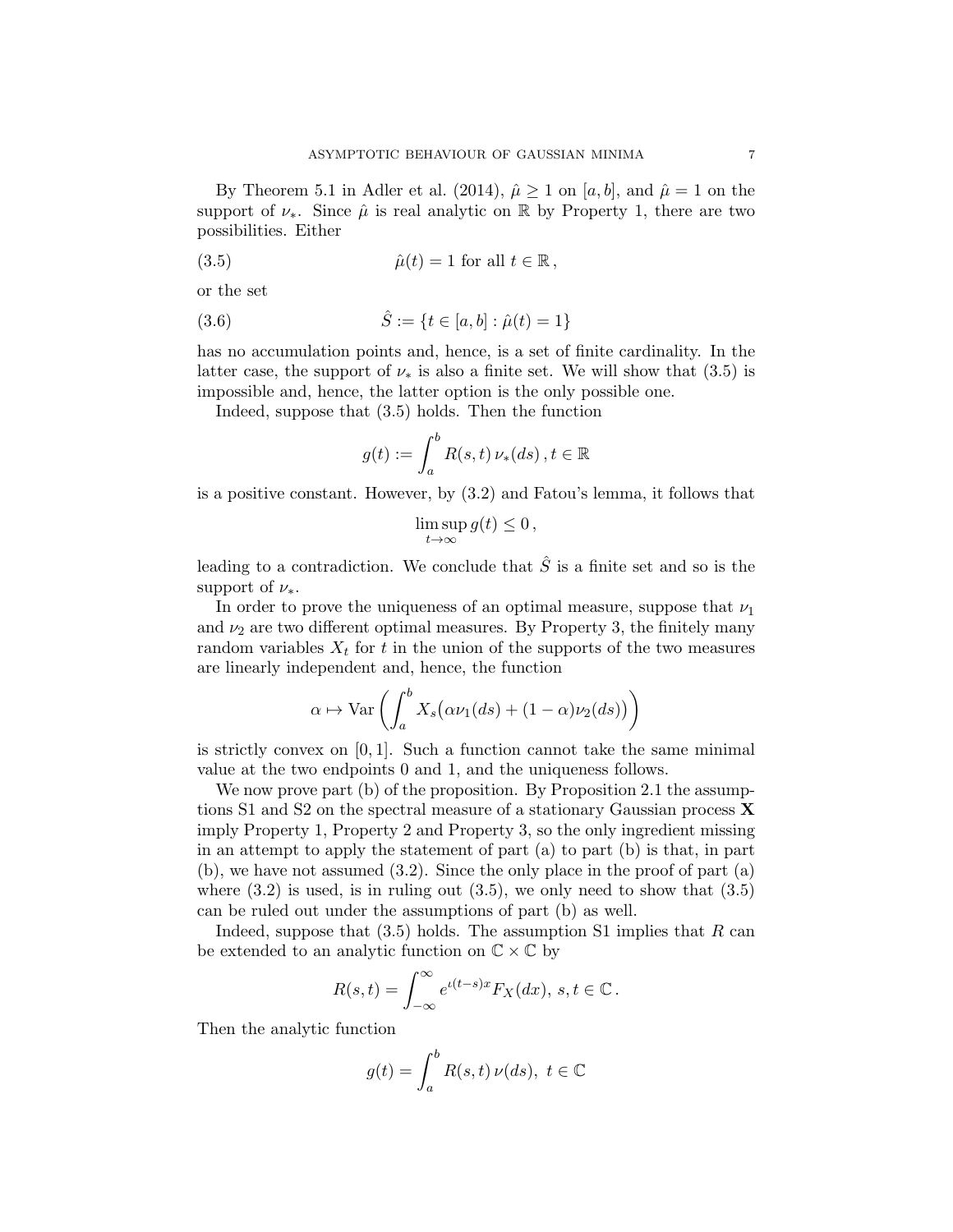must be a real constant. Note that

$$
g(t) = \int_{-\infty}^{\infty} e^{itx} h(x) F_X(dx),
$$

where

$$
h(x) = \int_a^b e^{-\iota sx} \nu(ds), \quad x \in \mathbb{R}.
$$

Write

$$
h(x) = h_1(x) + \iota h_2(x), \ x \in \mathbb{R},
$$

where  $h_1$  is a real even function and  $h_2$  is a real odd function. Then, since  $g$  is a real constant, we have

$$
g(t) = \int_{-\infty}^{\infty} \cos tx \, h_1(x) \, F_X(dx) - \int_{-\infty}^{\infty} \sin tx \, h_2(x) \, F_X(dx), \ t \in \mathbb{R}.
$$

Since  $g$  is an even function (a constant one), the second term in the right hand side vanishes, so that

$$
g(t) = \int_{-\infty}^{\infty} \cos tx \, h_1(x) \, F_X(dx), \ t \in \mathbb{R} \, .
$$

By the uniqueness of the Fourier transform, the only finite signed measures to have constant transforms are point masses at the origin, so we must have  $h_1 = 0$  F<sub>X</sub>-a.e. on  $\{x \neq 0\}$ . Since the function  $h_1$  is real analytic, and the support of  $F_X$  has an accumulation point, we conclude that  $h_1 = 0$ everywhere. This is not possible since  $h_1$  is the characteristic function of the probability measure obtained by making  $\nu$  a symmetric probability measure on  $[a, b]$  ∪  $[-b, -a]$ . This rules out  $(3.5)$ .

Remark 1. The property (3.2) will not be used again in the sequel. It is clear that, in the stationary case, (3.2) is not implied by the assumptions S1 and S2 (but (3.2) is not needed in the stationary case for the statement of Proposition 3.1 to be true). Interestingly, in the non-stationary case the statement of Proposition 3.1 might be false if (3.2) is not assumed. To see this, consider the following example. Let Y be a standard normal random variable and  $(Z_t : t \in \mathbb{R})$  be a stationary mean zero Gaussian process, independent of  $Y$ , with covariance

$$
E(Z_s Z_t) = e^{-(s-t)^2/2}, s, t \in \mathbb{R}.
$$

Define

$$
X_t = Y + Z_t - \int_0^1 Z_s ds, t \in \mathbb{R}.
$$

Clearly, the process  $(X_t : t \in \mathbb{R})$  has Property 1, Property 2 and Property 3. However, if  $[a, b] = [0, 1]$ , then the minimizer in  $(3.1)$  is the Lebesgue measure on [0, 1], and it does not have a support of a finite cardinality.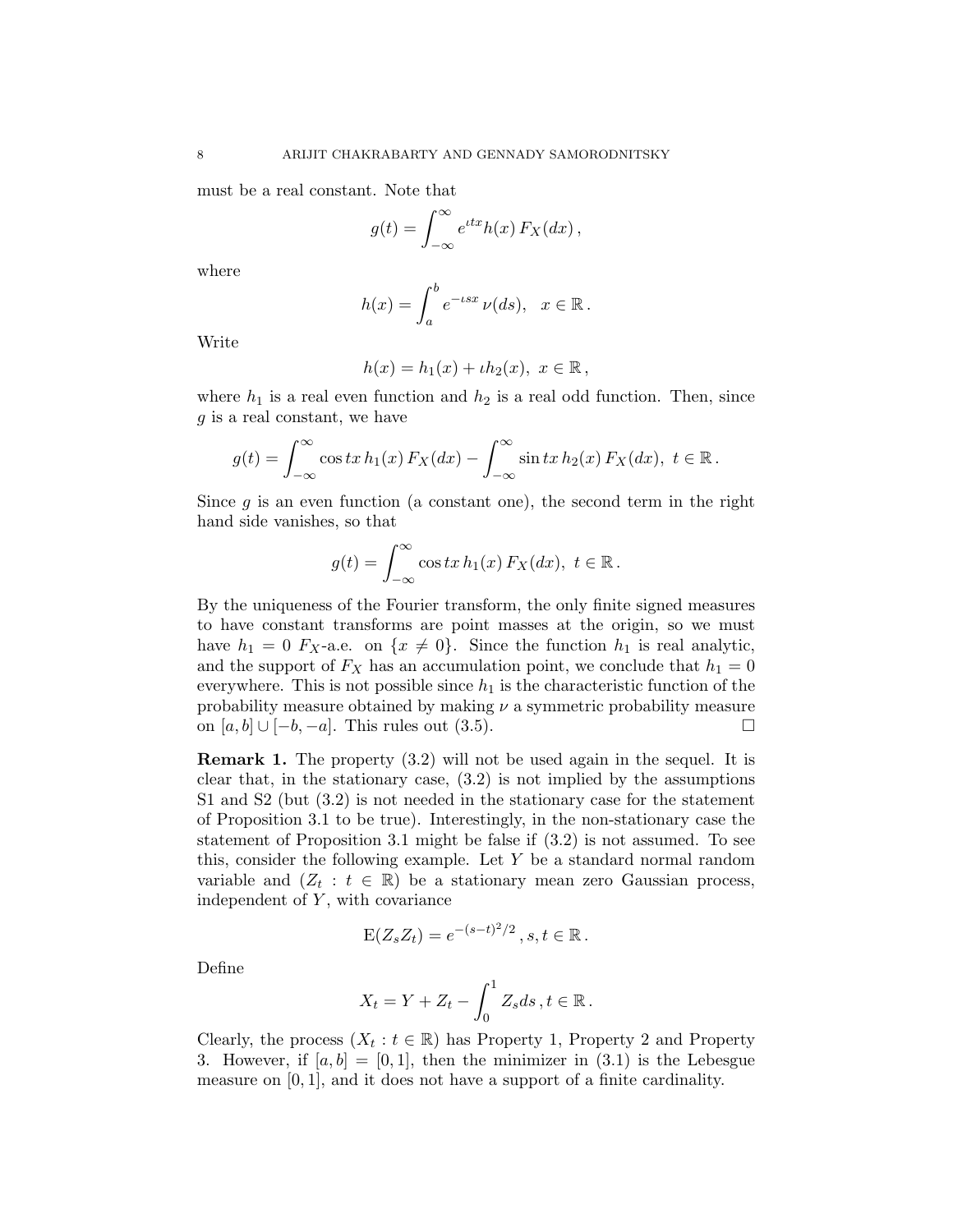We denote by S the support of the unique minimizer  $\nu_*$  in the minimization problem (3.1). Two objects related to this set will be of crucial importance in the sequel. First of all, we let

(3.7) 
$$
\mu(t) := E(X_t | X_s = 1 \text{ for all } s \in S), t \in \mathbb{R}.
$$

The importance of the function  $\mu$  stems from the following claim: conditionally on the event  $B_u$  in (1.1), as  $u \to \infty$ ,

(3.8) 
$$
(u^{-1}X(t), a \le t \le b) \to (\mu(t), a \le t \le b)
$$

in probability, in  $C[a, b]$ . Indeed, it was shown in Adler et al. (2014) that (3.8) holds with the function  $\mu$  replaced by the function  $\hat{\mu}$  defined in the proof of Proposition 3.1. Therefore, we only need to show that  $\mu = \hat{\mu}$ . Enumerate the elements of S as  $\{t_1, \ldots, t_k\}$  and write

$$
E(X_t|X_{t_1},...,X_{t_k}) = \sum_{j=1}^k a_j(t)X_{t_j}, t \in \mathbb{R}.
$$

Then, with  $Y$  defined in  $(3.3)$ ,

$$
\hat{\mu}(t)Y = \mathcal{E}(X_t|Y) = \mathcal{E}\Big(\mathcal{E}(X_t|X_{t_1},\ldots,X_{t_k})\big|Y\Big)
$$

$$
= \mathcal{E}\left(\sum_{j=1}^k a_j(t)X_{t_j}\Big|Y\right) = \sum_{j=1}^k a_j(t)\hat{\mu}(t_j)Y
$$

$$
= \sum_{j=1}^k a_j(t)Y
$$

since  $\hat{\mu}$  is equal to one at all points of the support of the measure  $\nu$ . That is,

$$
\hat{\mu}(t) = \sum_{j=1}^{k} a_j(t) = \mu(t),
$$

as required.

We record for future use several useful facts about the function  $\mu$ .

**Lemma 3.1.** The function  $\mu$  is a restriction to R of an analytic function on  $\mathbb C$  and for each  $j = 0, 1, 2, \ldots$  and  $t \in \mathbb R$ ,

(3.9) 
$$
E\left(X_t^{(j)}|X_s = 1 \text{ for all } s \in S\right) = \mu^{(j)}(t), \ t \in \mathbb{R}.
$$

Further, for each  $s \in S \cap (a, b)$  there exists an even positive integer n such that

$$
\mu^{(1)}(s) = \ldots = \mu^{(n-1)}(s) = 0 < \mu^{(n)}(s) \, .
$$

In particular, there is  $\varepsilon > 0$  such that  $\mu^{(2)}(t) > 0$  for each  $t \in (s - \varepsilon, s) \cup$  $(s, s + \varepsilon).$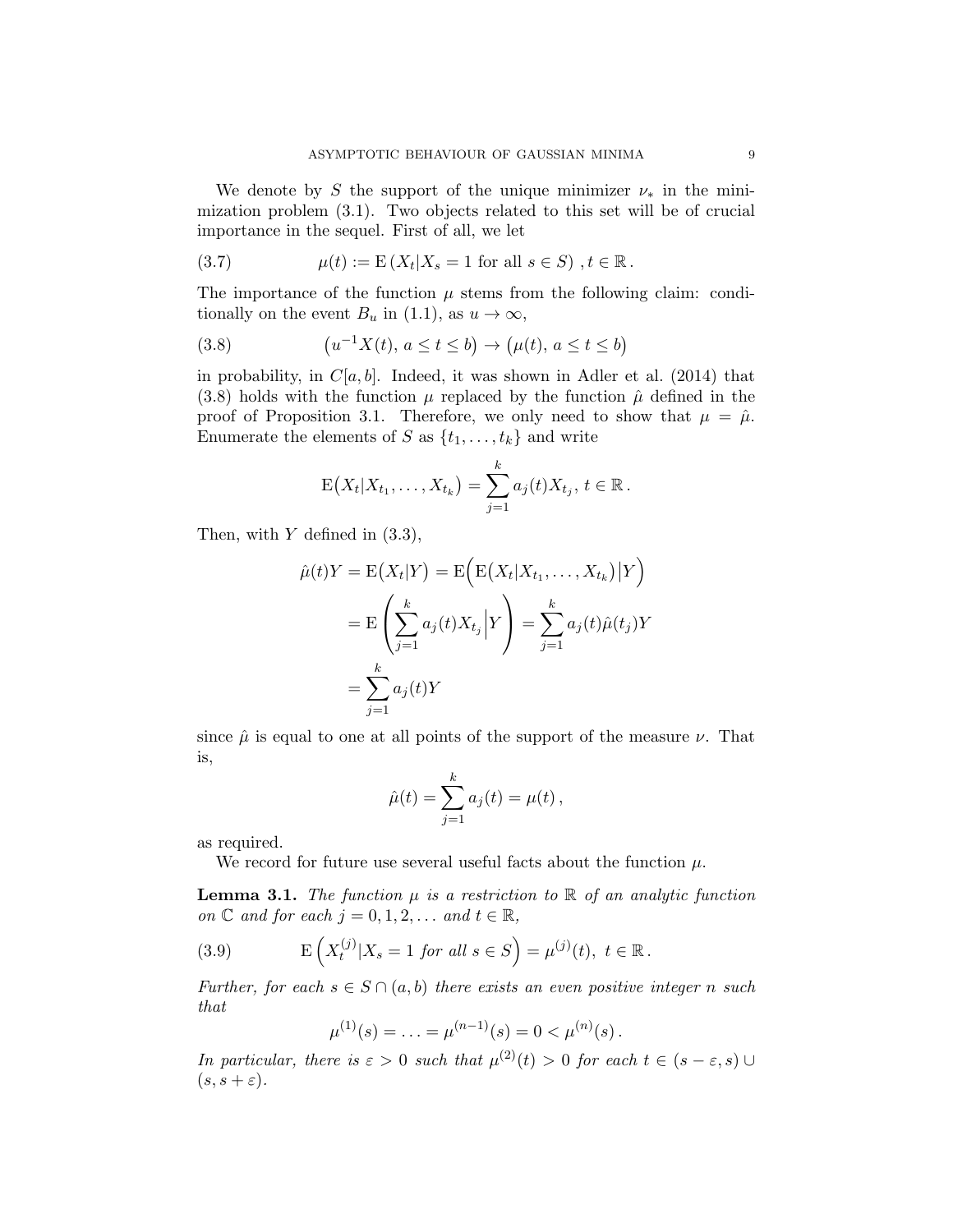Similarly, if  $a \in S$ , then  $\mu^{(1)}(a) \geq 0$ . If equality holds, then there is  $\varepsilon > 0$ such that

 $\mu^{(2)}(t) > 0$ , for each  $t \in (a, a + \varepsilon)$ .

If  $b \in S$ , then  $\mu^{(1)}(b) \leq 0$ . If equality holds, then there is  $\varepsilon > 0$  such that  $\mu^{(2)}(t) > 0$ , for each  $t \in (b - \varepsilon, b)$ .

*Proof.* We already know that  $\mu$  is a restriction to R of an analytic function, and (3.9) is obvious. The final property of  $\mu$  follows from the fact that it is analytic.

If we define the "essential" set by

(3.10) 
$$
E := \{t \in [a, b] : \mu(t) = 1\},\
$$

then we have proved above that  $E = \hat{S}$ , defined in (3.6). In particular, we showed in the proof of Proposition 3.1 that under the assumptions of the proposition, the essential set  $E \supseteq S$  is a finite set as well.

It turns out that in many cases the support S of the optimal measure for the optimization problem (3.1) contains the endpoint of the interval. This holds, in particular, under certain monotonicity assumption in the covariance function of the process. Specific sufficient conditions are given in the following proposition.

**Proposition 3.2.** (a) Suppose that the following two conditions hold: for all  $a \leq s_1 \leq s_2 \leq s_3 \leq b$ ,

$$
(3.11) \t R(s1, s3) \le \min\{R(s1, s2), R(s2, s3)\},
$$

and for all  $s, t \in [a, b],$ 

$$
(3.12) \t R(s,t) < \min\{R(s,s), R(t,t)\} \text{ whenever } s \neq t.
$$

Then any finite support optimal measure for the optimization problem (3.1) puts positive masses at the endpoints a and b of the interval.

(b) Suppose that  $X$  is a stationary Gaussian process whose covariance function R is nonincreasing on  $[0, b - a]$ . If the spectral measure  $F_X$  is not a point mass at the origin, then the conclusion of part (a) holds.

*Proof.* We start with part (a). Assume, to the contrary, that  $\nu$  puts no mass at the point a. Enumerate the elements of the support of  $\nu$  (which we still denote by S) as  $\{t_1, \ldots, t_k\}$ , with the smallest of these elements,  $t_1 > a$ . If  $\nu({t_i}) = \alpha_i > 0, i = 1, \ldots, k$ , then

$$
\operatorname{Var}\left(\int_a^b X_s \nu(ds)\right) = \sum_{i=1}^k \sum_{j=1}^k \alpha_i \alpha_j R(t_i, t_j).
$$

Define a probability measure

$$
\nu_{\varepsilon} := \varepsilon \delta_a + (\alpha_1 - \varepsilon) \delta_{t_1} + \sum_{i=2}^k \alpha_i \delta_{t_i}, 0 \le \varepsilon \le \alpha_1.
$$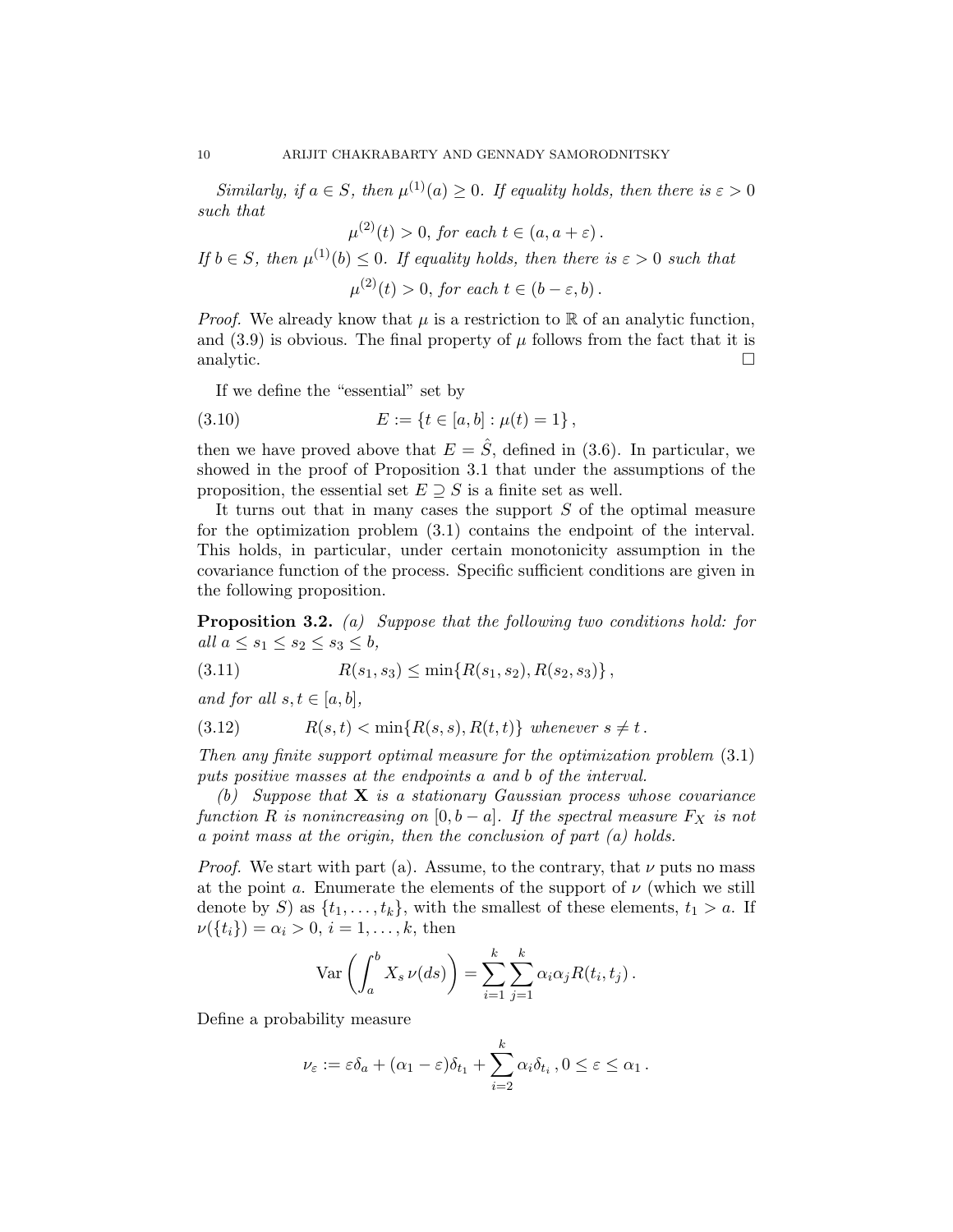Notice that  $\nu_0 \equiv \nu$ , and

$$
\frac{d}{d\varepsilon} \text{Var}\left(\int_a^b X_s \nu_{\varepsilon}(ds)\right)\Big|_{\varepsilon=0} = 2 \sum_{i=1}^k \alpha_i \left[R(a, t_i) - R(t_1, t_i)\right] \n< 0.
$$

The inequality follows from the observation that  $a < t_1 \leq t_i$  for all i and hence by  $(3.11)$  the summands are non-positive, and the term with  $i = 1$  is strictly negative by  $(3.12)$ . This contradicts the fact that  $\nu$  is an optimal measure. Thus,  $a \in S$ . A similar argument shows that  $b \in S$ .

For part (b), we only need to check that the assumptions of part (a) hold. The assumption (3.11) follows from monotonicity of the covariance function of the stationary process. The only additional argument needed for (3.12) is the observation that, unless the spectral measure is concentrated at the origin, the covariance function cannot be constant in an neighborhood of the origin.  $\Box$ 

We will use in the sequel several facts about the finite-dimensional centered Gaussian vector  $(X_t, t \in S)$ . These facts are collected in the proposition below. We will use the common notation  $f(u) \sim cg(u)$  as  $u \to \infty$ (where  $g$  is a nonvanishing function) to mean that

(3.13) 
$$
\lim_{u \to \infty} \frac{f(u)}{g(u)} = c.
$$

Note that the possibility  $c = 0$  is allowed.

**Proposition 3.3.** Under the assumptions of either part (a) or part (b) of Proposition 3.1, let  $S := \{t_1, \ldots, t_k\}$  be the finite cardinality support of the unique minimizer in (3.1), and let  $\Sigma$  be the covariance matrix of the vector  $(X_{t_1}, \ldots, X_{t_k}).$ 

(i) Denote

$$
(3.14) \qquad \qquad \theta := \Sigma^{-1} \mathbf{1},
$$

where  $1$  is the column vector of length  $k$  with entries equal to  $1$  (in the sequel, vectors are column vectors unless mentioned otherwise). Then,

(3.15) 
$$
\theta_j > 0 \text{ for all } 1 \leq j \leq k.
$$

(ii) Conditionally on the event  $\{\min_{t\in S} X_t > u\}$ , we have

$$
(u(X_{t_1}-u),\ldots,u(X_{t_k}-u)) \Rightarrow (E_1,\ldots,E_k)
$$

as  $u \to \infty$  (here and in similar statements in the sequel, the law of the random vector in the left hand side is computed, for every  $u > 0$ , as the conditional law given  $\min_{t \in S} X_t > u$ . Here  $(E_1, \ldots, E_k)$  are independent exponential random variables with parameters  $\theta_1, \ldots, \theta_k$  respectively.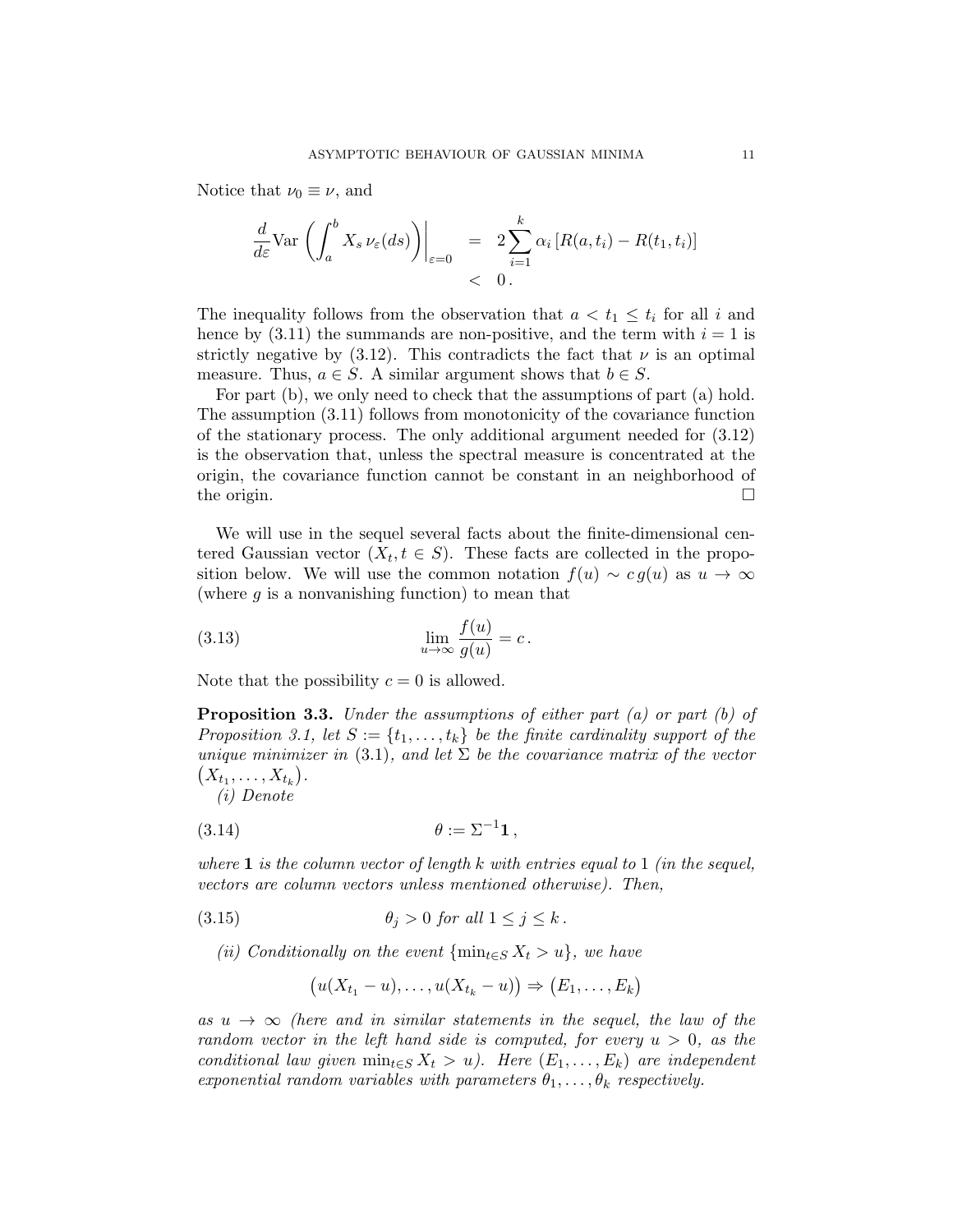(iii) The distributional tail of the minimal component of the Gaussian vector  $(X_{t_1}, \ldots, X_{t_k})$  satisfies

(3.16) 
$$
P(\min_{t \in S} X_t > u) \sim \frac{c}{\theta_1 \dots \theta_k} \exp \left\{-\frac{1}{2}u^2(\theta_1 + \dots + \theta_k)\right\}
$$

as  $u \rightarrow \infty$ , where

(3.17) 
$$
c = (2\pi)^{-k/2} (\det \Sigma)^{-1/2}.
$$

Proof. We start with part (i). Recall that by Property 3, the inverse matrix  $\Sigma^{-1} = (\sigma_{ij}^{-1})$  is well defined and, hence, so is the vector  $\theta$ . Suppose, for instance, that, to the contrary,

(3.18) 
$$
\sum_{j=1}^{k} \sigma_{1j}^{-1} \leq 0.
$$

Define a  $k \times 1$  vector  $\lambda^{(0)}$  by

$$
\lambda_j^{(0)} := \nu(\{t_j\})\,, 1 \le j \le k\,,
$$

where  $\nu$  is the unique minimizer in (3.1). In other words,  $\lambda^{(0)}$  is the minimizer in the problem

(3.19) 
$$
\min_{\lambda \in \mathbb{R}^k_+ : \sum_{i=1}^k \lambda_i = 1} \lambda^T \Sigma \lambda.
$$

Clearly,  $\lambda_i^{(0)} > 0$  for all  $i = 1, ..., k$ . For small  $\varepsilon > 0$  consider vectors of the form

$$
\lambda^{(\varepsilon)} = \lambda^{(0)} - \varepsilon \Sigma^{-1} \mathbf{e}^{(1)}\,,
$$

where  $e^{(1)} = (1, 0, \ldots, 0)$ . Then it follows from  $(3.18)$  that

(3.20) 
$$
\sum_{i=1}^{n} \lambda_i^{(\varepsilon)} \ge 1.
$$

Note that

$$
(\lambda^{(\varepsilon)})^T \Sigma \lambda^{(\varepsilon)} = (\lambda^{(0)})^T \Sigma \lambda^{(0)} - 2\varepsilon \lambda_1^{(0)} + \varepsilon^2 (\mathbf{e}^{(1)})^T \Sigma^{-1} \mathbf{e}^{(1)}.
$$

Since  $\lambda_1^{(0)} > 0$ , for small  $\varepsilon > 0$ , this expression is strictly smaller than

$$
(\lambda^{(0)})^T \Sigma \lambda^0.
$$

Additionally, for small  $\varepsilon > 0$  the vector  $\lambda^{(\varepsilon)}$  has positive components. Recalling (3.20), this contradicts the optimality of  $\lambda^{(0)}$  in (3.19). This contradiction shows that  $\theta_1 > 0$ . Similarly,  $\theta_j > 0$  for all  $1 \leq j \leq k$ . Hence, (3.15) holds.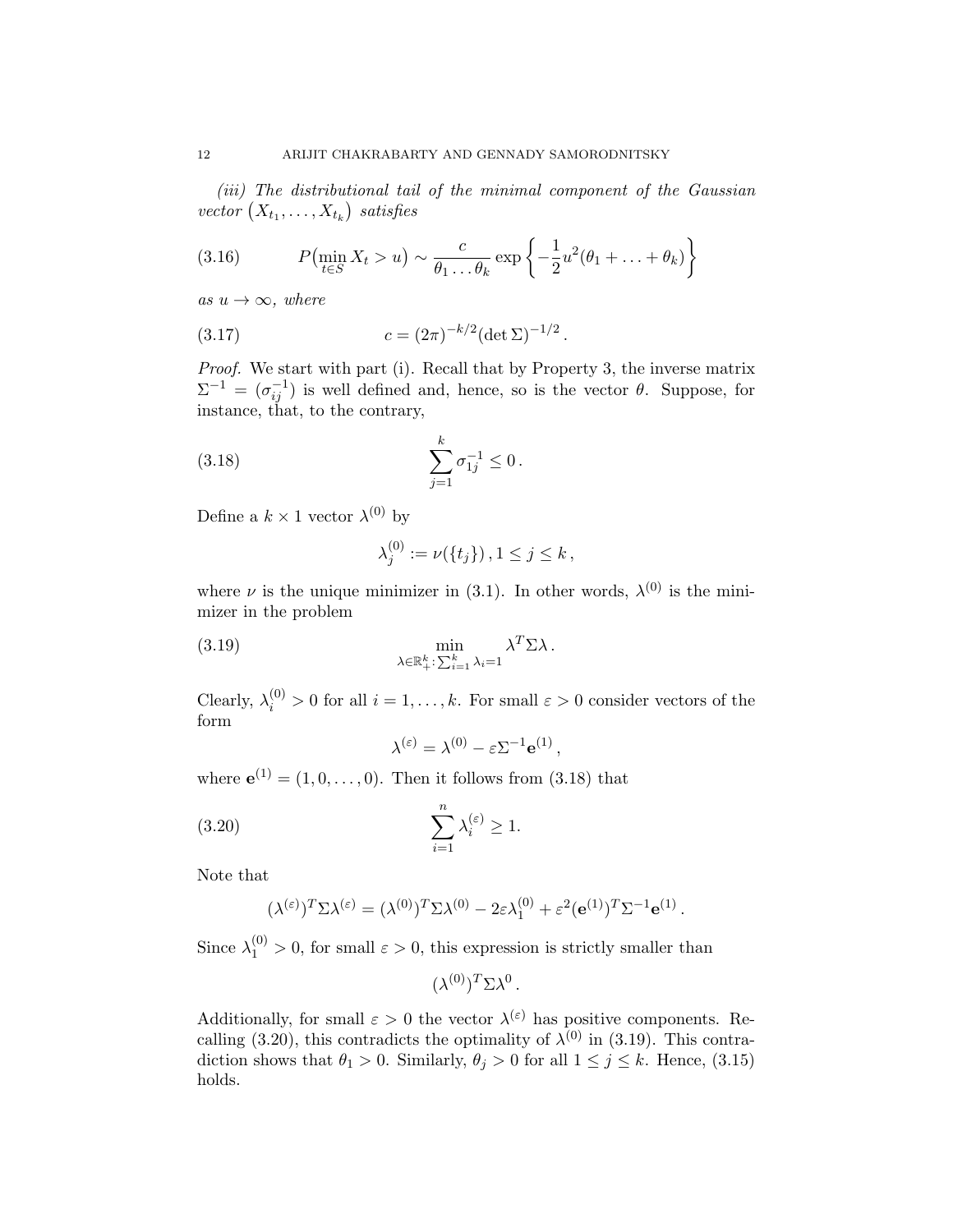For parts (ii) and (iii) we start by noticing that we can write, with  $c > 0$ given by (3.17), for any  $h_i \ge 0$ ,  $i = 1, ..., k$ , for  $u > 0$ ,

$$
P(X_{t_i} > u + h_i/u, i = 1,..., k)
$$
  
\n
$$
= c \int_{u + h_1/u}^{\infty} ... \int_{u + h_k/u}^{\infty} \exp \left\{ -\frac{1}{2} \mathbf{y}^T \Sigma^{-1} \mathbf{y} \right\} dy_1 ... dy_k
$$
  
\n
$$
= c \int_{h_1/u}^{\infty} ... \int_{h_k/u}^{\infty} \exp \left\{ -\frac{1}{2} \sum_{i=1}^k \sum_{j=1}^k (y_i + u)(y_j + u)\sigma_{ij}^{-1} \right\} dy_1 ... dy_k
$$
  
\n
$$
= c \exp \left\{ -\frac{1}{2} u^2 \sum_{i=1}^k \sum_{j=1}^k \sigma_{ij}^{-1} \right\} \int_{h_1/u}^{\infty} ...
$$
  
\n
$$
... \int_{h_k/u}^{\infty} \exp \left\{ -\frac{1}{2} \sum_{i=1}^k \sum_{j=1}^k y_i y_j \sigma_{ij}^{-1} \right\} \exp \left\{ -u \sum_{i=1}^k y_i \sum_{j=1}^k \sigma_{ij}^{-1} \right\} dy_1 ... dy_k
$$
  
\n
$$
= c \exp \left\{ -\frac{1}{2} u^2 (\theta_1 + ... + \theta_k) \right\}
$$
  
\n
$$
\int_{h_1/u}^{\infty} ... \int_{h_k/u}^{\infty} \exp \left\{ -\frac{1}{2} \sum_{i=1}^k \sum_{j=1}^k y_i y_j \sigma_{ij}^{-1} \right\} \exp \left\{ -u \sum_{i=1}^k \theta_i y_i \right\} dy_1 ... dy_k
$$
  
\n:=  $c \exp \left\{ -\frac{1}{2} u^2 (\theta_1 + ... + \theta_k) \right\} I(u).$ 

For  $\varepsilon > 0$  we write

$$
I(u) = \int_{h_1/u}^{\infty} \dots \int_{h_k/u}^{\infty} \mathbf{1} \left( \max(y_1, \dots, y_k) > \varepsilon \right) \dots + \int_{h_1/u}^{\varepsilon} \dots \int_{h_k/u}^{\varepsilon} \dots := I_{\varepsilon,1}(u) + I_{\varepsilon,2}(u) .
$$

Note that

$$
cI_{\varepsilon,1}(u) \leq \exp\{-\varepsilon u \min_{i=1,\dots,k} \theta_i\} P(X_{t_i} > u, i = 1,\dots,k).
$$

On the other hand,

$$
I_{\varepsilon,2}(u) \left( \int_{h_1/u}^{\infty} \cdots \int_{h_k/u}^{\infty} \exp \left\{-u \sum_{i=1}^k \theta_i y_i \right\} dy_1 \cdots dy_k \right)^{-1}
$$
  

$$
\in \left( \exp \left\{-\frac{1}{2} \varepsilon^2 \sum_{i=1}^k \sum_{j=1}^k |\sigma_{ij}^{-1}| \right\}, 1 \right).
$$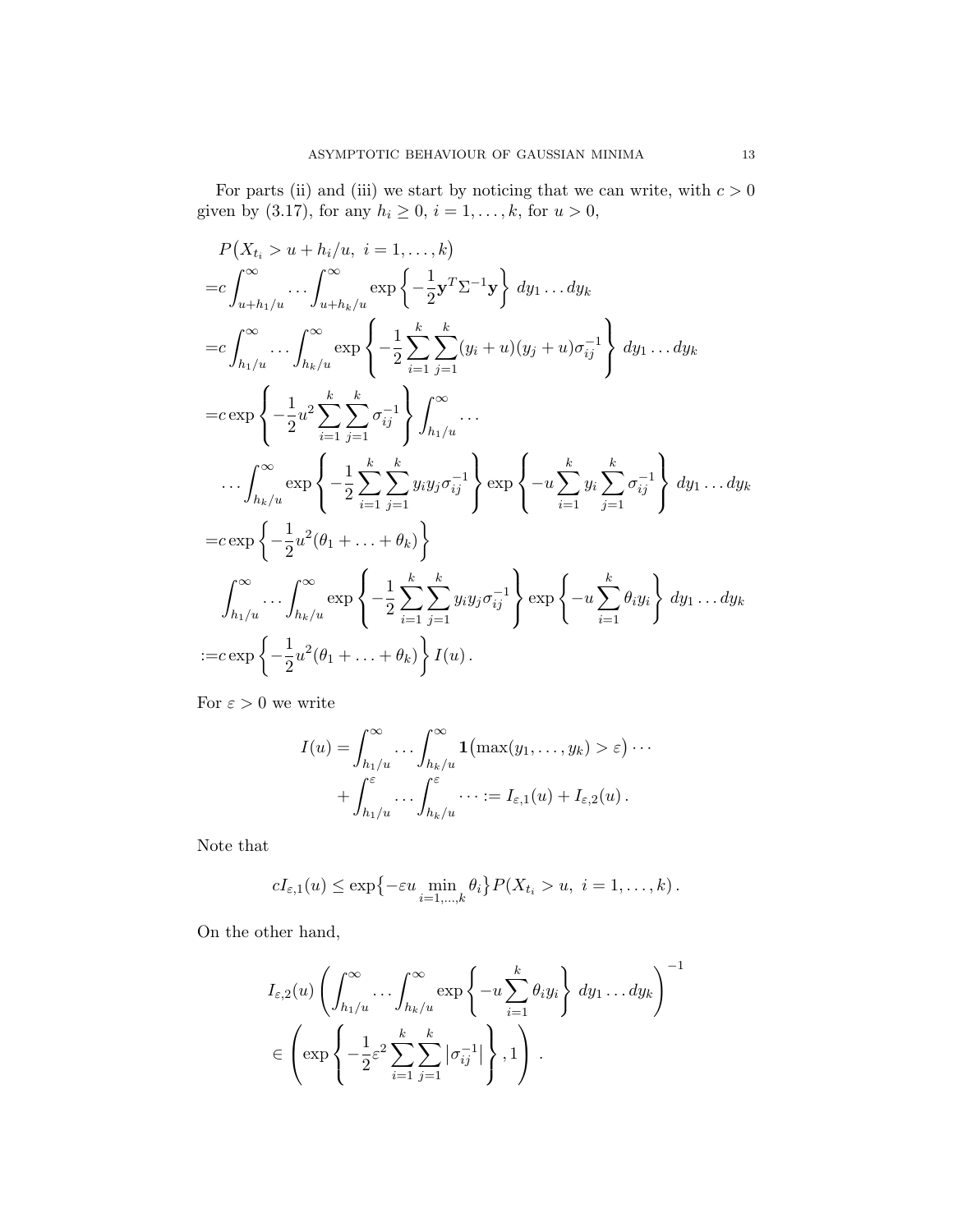Since

$$
\int_{h_1/u}^{\infty} \cdots \int_{h_k/u}^{\infty} \exp\left\{-u \sum_{i=1}^k \theta_i y_i\right\} dy_1 \ldots dy_k
$$

$$
= (\theta_1 \ldots \theta_k)^{-1} \exp\left\{-\sum_{i=1}^k \theta_i h_i\right\},
$$

we conclude that

$$
\lim_{u \to \infty} I(u) = (\theta_1 \dots \theta_k)^{-1} \exp\left\{-\sum_{i=1}^k \theta_i h_i\right\}
$$

and, hence,

(3.21) 
$$
P(X_{t_i} > u + h_i/u, i = 1,...,k)
$$

$$
\sim \frac{c}{\theta_1 ... \theta_k} \exp\left\{-\sum_{i=1}^k \theta_i h_i\right\} \exp\left\{-\frac{1}{2}u^2(\theta_1 + ... + \theta_k)\right\}
$$

as  $u \to \infty$ . Putting  $h_1 = \ldots = h_k = 0$  we obtain (3.16), which together with  $(3.21)$  proves the claim of part (ii).

### 4. The main results

In this section we will answer Questions 1-4 mentioned in the introduction. These questions are all centered around the overall infimum  $\min_{t \in [a,b]} X_t$  of the process  $X$  and the behaviour of the process when the overall infimum is large. It turns out that, when the overall infimum is large, its behaviour is similar, but not identical, to the behaviour of a simpler object - the minimal value in a finite-dimensional Gaussian vector, formed by several key observations of the process. Understanding what happens when the latter minimum is large is an important ingredient in our analysis in this section.

Recall (by Proposition 3.1) that under the assumptions we are imposing in this paper, the optimization problem (3.1) has a unique minimizer, a probability measure with a support of a finite cardinality, which we denote by S. Then the minimal value in a finite-dimensional Gaussian vector mentioned above is simply  $\min_{t \in S} X_t$ .

We start with Question 1 of the introduction. We will need additional notation, which we introduce now. Let, once again, S be the support of a finite cardinality of the unique minimizer in (3.1). Denote

$$
(4.1) \t Y_t := E(X_t | X_s, s \in S),
$$

$$
(4.2) \t\t Z_t := X_t - Y_t,
$$

 $t \in \mathbb{R}$ . Then  $(Y_t : t \in \mathbb{R})$  and  $(Z_t : t \in \mathbb{R})$  are two centered Gaussian processes. Moreover, the process  $(Z_t : t \in \mathbb{R})$  is independent of  $(X_s, s \in S)$ . In particular, the process  $(Z_t : t \in \mathbb{R})$  is independent of the random variable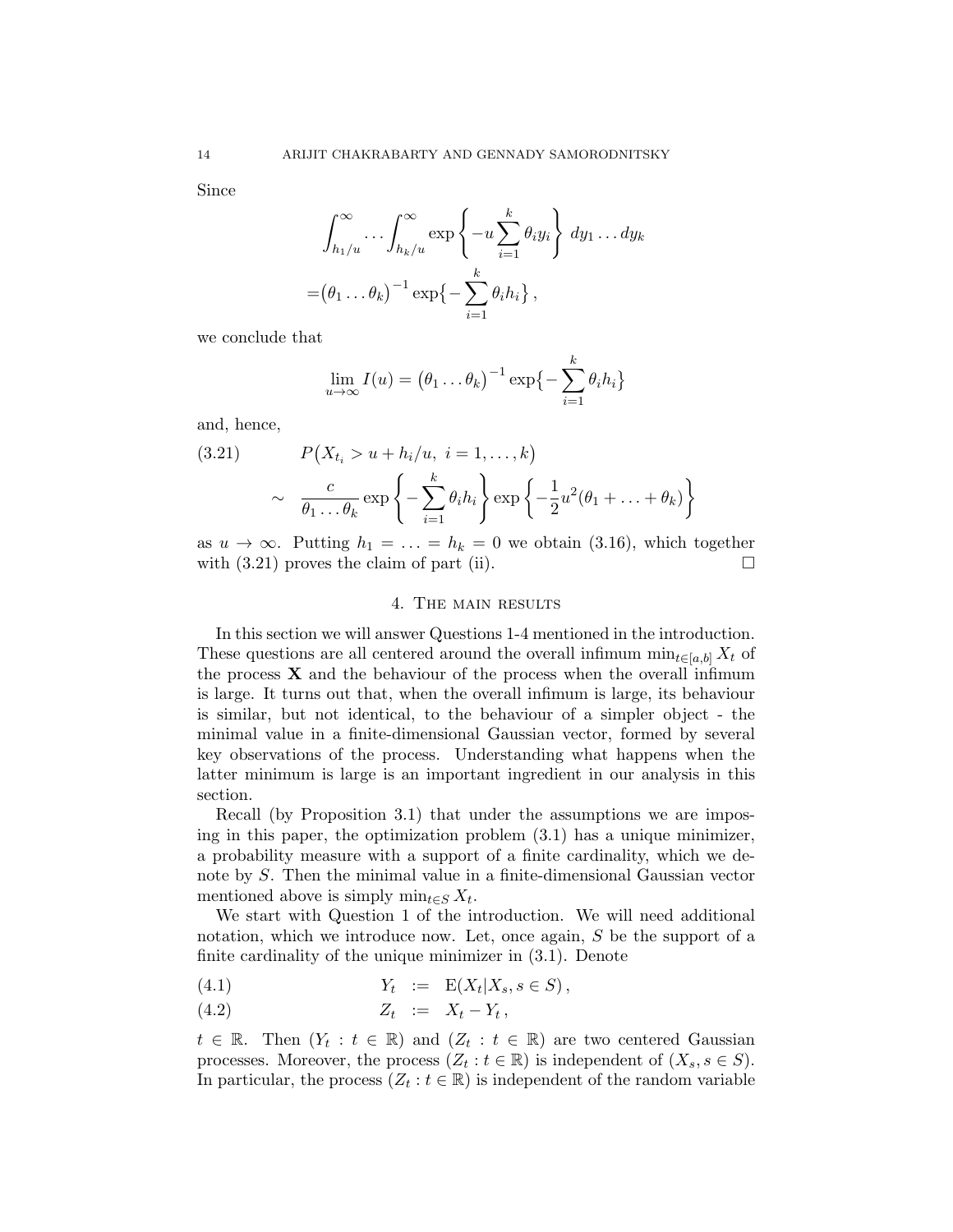$\min_{t \in S} X_t$ . Recall that under the assumptions of Proposition 3.1 (which we will always assume), the sample paths of the processes Y and Z are in  $C^{\infty}$ .

Recall the definition of the essential set  $E$  in  $(3.10)$ , which is a (not necessarily strict) superset of S. It is a finite set, and we will enumerate its points as  $E = \{t_1, \ldots, t_l\}$ , in such a way that the first k points form the support of the unique minimizer in (3.1), i.e.  $S = \{t_1, \ldots, t_k\}, k \leq l$ , and  $a \leq t_1 < \ldots < t_k \leq b.$ 

Let  $\theta$  be the k-dimensional vector with positive coordinates defined in  $(3.14)$ , and let  $\mu$  be the function defined in  $(3.7)$ . We define several random variables. Let

$$
W_{(a,b)} = \exp\left\{-\frac{1}{2} \sum_{j=1,\ldots,k:\,t_j \in (a,b)} \frac{\theta_j}{\mu^{(2)}(t_j)} (Z_{t_j}^{(1)})^2\right\},\,
$$

following the usual convention that a positive number divided by zero is plus infinity, and  $e^{-\infty} = 0$ . That is, the right hand side of the above is to be interpreted as zero if  $\mu^{(2)}(t_j) = 0$  for some j such that  $t_j \in (a, b)$ . Let, further,

$$
W_a = \mathbf{1}(Z_{t_1}^{(1)} > 0) + \exp\left\{-\frac{\theta_1}{2\mu^{(2)}(t_1)}(Z_{t_1}^{(1)})^2\right\}\mathbf{1}(Z_{t_1}^{(1)} < 0)
$$

if both  $t_1 = a$  and  $\mu^{(1)}(t_1) = 0$ , and let  $W_a = 1$  otherwise. Similarly, we let

$$
W_b = \mathbf{1}(Z_{t_k}^{(1)} < 0) + \exp\left\{-\frac{\theta_1}{2\mu^{(2)}(t_k)}(Z_{t_k}^{(1)})^2\right\}\mathbf{1}(Z_{t_k}^{(1)} > 0)
$$

if both  $t_k = b$  and  $\mu^{(1)}(t_k) = 0$ , and let  $W_b = 1$  otherwise. Finally, we let

(4.3) 
$$
W = W_{(a,b)} W_a W_b \prod_{j=k+1}^l \mathbf{1}(Z_{t_j} > 0).
$$

For the rest of this section we will use the notation  $\Sigma$  for the covariance matrix of the Gaussian vector  $(X_{t_1},...,X_{t_k})$  and  $V_*$  for the optimal value in the optimization problem (3.1).

It follows from Adler et al. (2014) that

$$
\log P\left(\min_{t\in[a,b]} X_t > u\right) \sim \log P\left(\min_{t\in S} X_t > u\right), \ u \to \infty,
$$

in the sense of (3.13). The following theorem both explains how the two tail probabilities are related once the logarithms are removed, and answers Question 1.

**Theorem 4.1.** Suppose either that a Gaussian process  $X$  has Property 1, Property 2 and Property 3 and  $(3.2)$  holds, or that **X** is a stationary Gaussian process whose spectral measure satisfies S1 and S2. Then, as  $u \to \infty$ ,

(4.4) 
$$
P\left(\min_{t\in[a,b]}X_t>u\right) \sim E(W)P\left(\min_{t\in S}X_t>u\right),
$$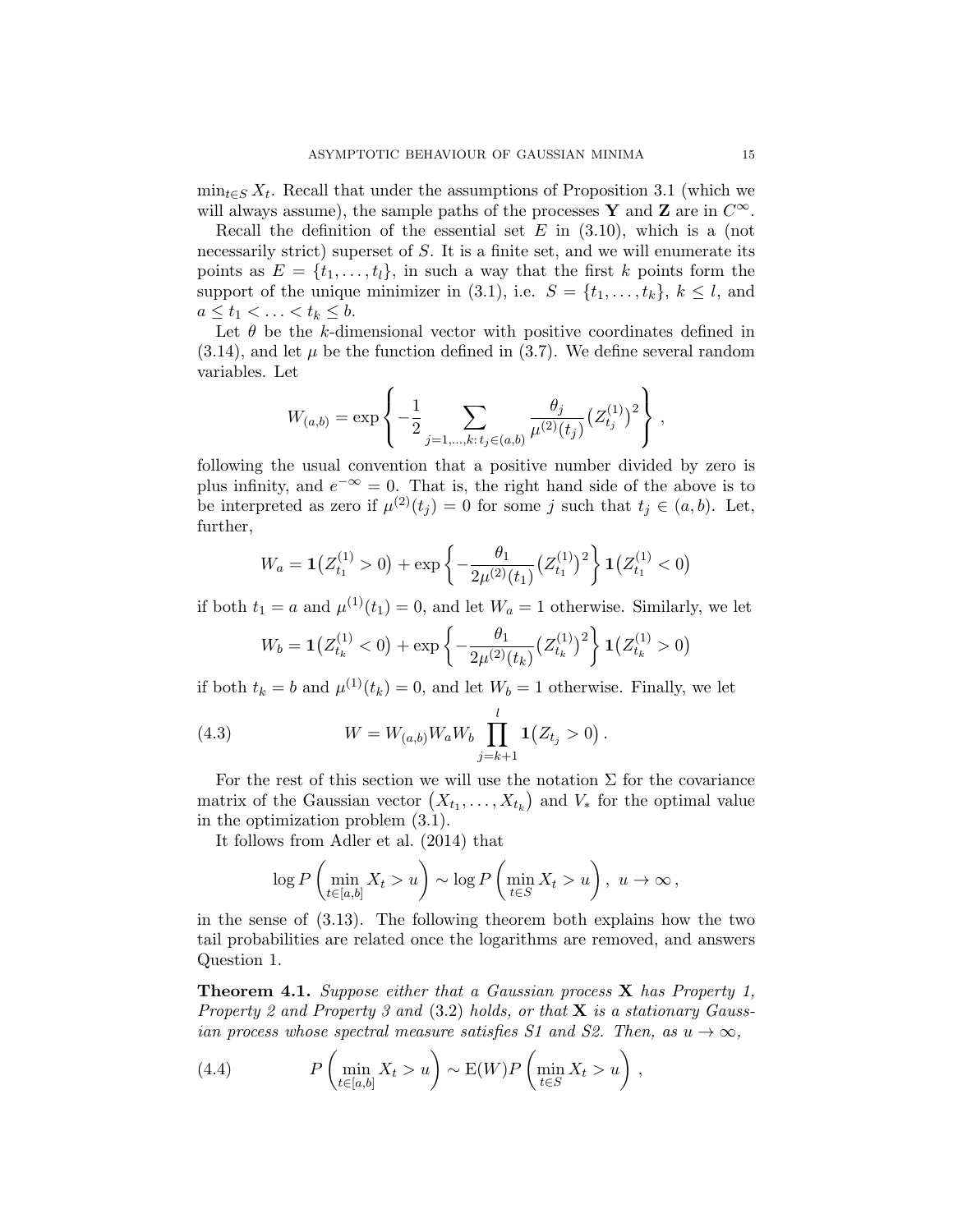and hence

$$
(4.5) \quad P\left(\min_{t \in [a,b]} X_t > u\right) \sim \frac{E(W)}{(2\pi)^{k/2}(\theta_1 \dots \theta_k)(\det \Sigma)^{1/2}} u^{-k} \exp\left(-\frac{u^2}{2V_*}\right).
$$

Furthermore,  $E(W) > 0$  if and only if

(4.6) 
$$
\mu^{(2)}(t) > 0 \text{ for all } t \in S \cap (a, b).
$$

We now proceed to address the rest of the questions in the introduction. From now on we assume (4.6) to hold. The following result answers Question 2.

**Theorem 4.2.** Under assumptions of Theorem 4.1, assume also that  $(4.6)$ holds. Then, as  $u \to \infty$ ,

$$
P\left((X_t - u\mu(t) : a \le t \le b) \in \cdot \left| \min_{t \in [a,b]} X_t > u \right. \right) \Rightarrow Q_W(\cdot)
$$

weakly on  $C[a, b]$ , where  $Q_W$  is a probability measure on  $C[a, b]$  defined by

$$
Q_W(B) = \frac{1}{\mathbf{E}W} \mathbf{E} \left[ \mathbf{1} \left( \left( Z_t : a \le t \le b \right) \in B \right) W \right], \ B \subset C[a, b], \ Borel,
$$

with W given by  $(4.3)$ .

The next result is an answer to Question 3.

**Theorem 4.3.** Under assumptions of Theorem 4.1, assume also that  $(4.6)$ holds. Then, as  $u \to \infty$ , the conditional distribution of  $u(\min_{t \in [a,b]} X_t - u)$ given  $\min_{t \in [a,b]} X_t > u$  converges weakly to an exponential distribution with mean  $V_*$ .

Finally, we answer Question 4.

**Theorem 4.4.** Under assumptions of Theorem 4.1, assume also that  $(4.6)$ holds. Let

$$
T_* := \arg\min_{s \in [a,b]} X_s \,,
$$

where we choose the leftmost location of the minimum in case there are ties. Then, as  $u \to \infty$ ,

$$
P\left(T_* \in \cdot \Big| \min_{s \in [a,b]} X_s > u\right) \Rightarrow \sum_{i=1}^k \frac{\theta_i}{\theta_1 + \ldots + \theta_k} \delta_{t_i}(\cdot),
$$

where  $\delta_t$  is the Dirac point mass at  $t \in [a, b]$ .

# 5. Proofs

We start with several preliminary results. First, an elementary convergence statement.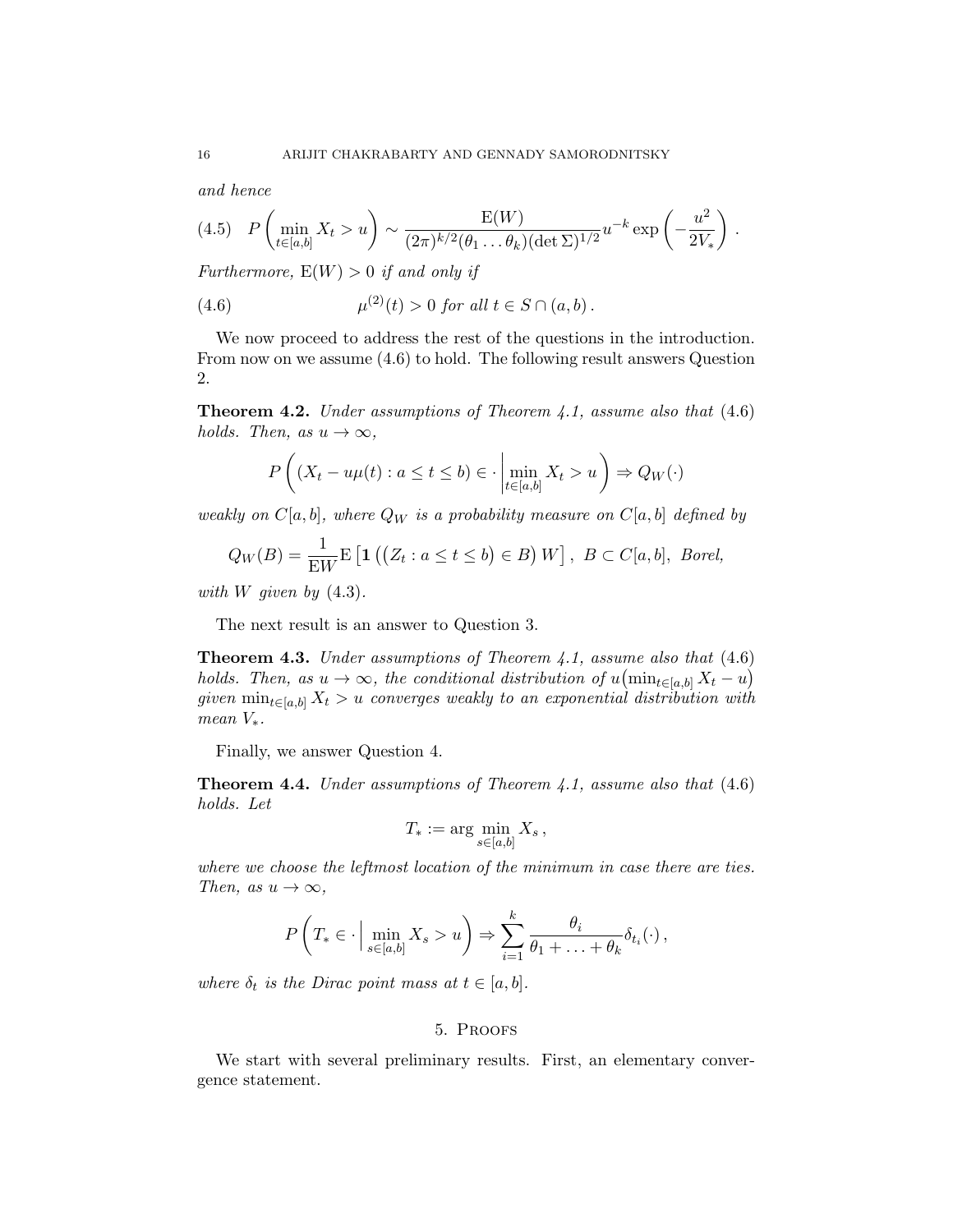**Lemma 5.1.** Suppose that three families of random variables  $\mathbb{U} := (U_{iN} :$  $1 \leq i \leq m, 1 \leq N \leq \infty$ ,  $\mathbb{V} := (V_{iN} : 1 \leq i \leq n, 1 \leq N < \infty)$  and  $\mathbb{W} := (W_i : 1 \leq i \leq n)$  live on the same probability space, and that  $\mathbb U$  and  $\mathbb W$ are independent. Suppose that, as  $N \to \infty$ ,

$$
(U_{1N},...,U_{mN}) \Rightarrow (U_{1\infty},...,U_{m\infty}),
$$
  

$$
V_{iN} \xrightarrow{P} W_i, 1 \leq i \leq n.
$$

Then

$$
(U_{1N},\ldots,U_{mN},V_{1N},\ldots,V_{nN})\Rightarrow (U_{1\infty},\ldots,U_{m\infty},W_1,\ldots,W_n)
$$

as as  $N \to \infty$ , where the random vectors  $(U_{1\infty},...,U_{m\infty})$  and  $(W_1,...,W_n)$ in the right hand side are independent.

*Proof.* It is, clearly, enough to check that for any Borel sets  $A \subset \mathbb{R}^m$  and  $B \subset$  $\mathbb{R}^n$  such that A is a continuity set with respect to the law of  $(U_{1\infty},\ldots,U_{m\infty})$ and B s a continuity set with respect to the law of  $(W_1, \ldots, W_n)$  we have

(5.1) 
$$
P((U_{1N},...,U_{mN}) \in A, (V_{1N},...,V_{nN}) \in B) - P((U_{1N},...,U_{mN}) \in A, (W_{1},...,W_{n}) \in B) \to 0
$$

as  $N \to \infty$ . However,

$$
\mathbf{1}((V_{1N},\ldots,V_{nN})\in B)\rightarrow\mathbf{1}((W_1,\ldots,W_n)\in B)
$$

in probability as  $N \to \infty$ , and, hence, (5.1) follows.

The next lemma is the first step in the proof of Theorem 4.1.

**Lemma 5.2.** Under the assumptions of Theorem 4.1, for all  $\varepsilon > 0$  and  $n \geq 0$  we have

(5.2) 
$$
\lim_{u \to \infty} P\left(\sup_{a \le t \le b} \left| X_t^{(n)} - u\mu^{(n)}(t) - Z_t^{(n)} \right| > \varepsilon \left| \min_{s \in S} X_s > u \right| \right) = 0.
$$

Proof. Notice that we can write

$$
Y_t^{(n)} = \sum_{j=1}^k \alpha_j(t) X_{t_j},
$$

 $t \in \mathbb{R}$ , for some continuous functions  $\alpha_1, \ldots, \alpha_n$  from  $\mathbb R$  to  $\mathbb R$ . Therefore,

$$
\mu^{(n)}(t) = \sum_{j=1}^k \alpha_j(t), t \in \mathbb{R},
$$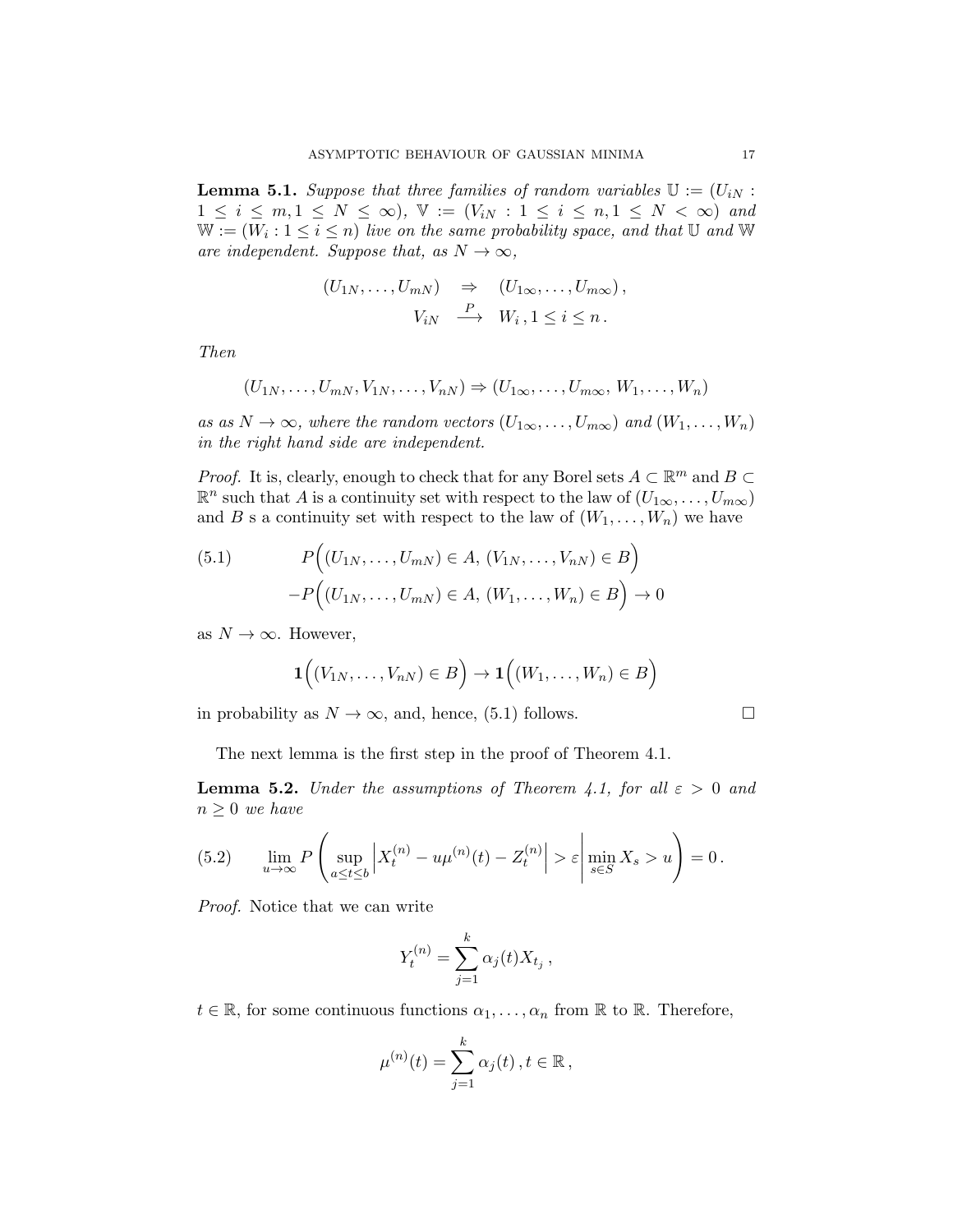and probability in the left hand side of (5.2) equals

$$
P\left(\sup_{a\leq t\leq b} \left|Y_t^{(n)} - u\mu^{(n)}(t)\right| > \varepsilon \left|\min_{s\in S} X_s > u\right.\right)
$$
\n
$$
= P\left(\sup_{a\leq t\leq b} \left|\sum_{j=1}^k \alpha_j(t)(X_{t_j} - u)\right| > \varepsilon \left|\min_{s\in S} X_s > u\right.\right)
$$
\n
$$
\leq P\left(\sum_{j=1}^k |X_{t_j} - u| > \frac{\varepsilon}{\max_{a\leq t\leq b, 1\leq j\leq k} |\alpha_j(t)|} \left|\min_{s\in S} X_s > u\right.\right)
$$
\n
$$
\to 0,
$$

as  $u \to \infty$  because, conditionally on  $\{\min_{s \in S} X_s > u\}$ ,  $X_{t_j} - u \stackrel{P}{\longrightarrow} 0$  for each  $j = 1, ..., k$  by part (ii) of Proposition 3.3.

The next theorem is the crucial step towards proving Theorem 4.1. Its statement uses Lemma 3.1.

Theorem 5.1. Suppose that the assumptions of Theorem 4.1 are satisfied, and let  $t \in S$ .

(i) Suppose that  $t \in (a, b)$ . Let  $\varepsilon > 0$  be such that  $[t - \varepsilon, t + \varepsilon] \subset [a, b]$  and

(5.3) 
$$
\mu^{(2)}(s) > 0 \text{ for all } 0 < |s - t| \le \varepsilon.
$$

Then, as  $u \to \infty$ , conditionally on the event  $\{\min_{s \in S} X_s > u\},\$ 

(5.4) 
$$
u\left(X_t - \min_{s \in [t-\varepsilon,t+\varepsilon]} X_s\right) \xrightarrow{P} \frac{1}{2\mu^{(2)}(t)} \left(Z_t^{(1)}\right)^2,
$$

and, as before, we interpret the right hand side as  $+\infty$  if  $\mu^{(2)}(t) = 0$ .

(ii) Suppose that  $t = a$ . Then either  $\mu^{(1)}(a) > 0$  or  $\mu^{(1)}(a) = 0$  and  $\mu^{(2)}(a) \geq 0$ . Then for all  $\varepsilon > 0$  small enough, as  $u \to \infty$ , conditionally on the event  $\{\min_{s\in S} X_s > u\},\$ 

$$
u\left(X_a - \min_{s \in [a,a+\varepsilon]} X_s\right)
$$
  
\n
$$
\xrightarrow{\rho} \begin{cases}\n0, & \mu^{(1)}(a) > 0, \\
\frac{1}{2\mu^{(2)}(a)} \left(Z_a^{(1)}\right)^2 \mathbf{1} \left(Z_a^{(1)} < 0\right), & \mu^{(1)}(a) = 0, \mu^{(2)}(a) > 0, \\
\infty \mathbf{1} \left(Z_a^{(1)} < 0\right), & \mu^{(1)}(a) = 0, \mu^{(2)}(a) = 0.\n\end{cases}
$$

Here and below, we follow the convention that  $\infty \cdot 0 = 0 \cdot \infty = 0$ .

(iii) Suppose that  $t = b$ . Then either  $\mu^{(1)}(b) < 0$  or  $\mu^{(1)}(b) = 0$  and  $\mu^{(2)}(b) \geq 0$ . Then for all  $\varepsilon > 0$  small enough, as  $u \to \infty$ , conditionally on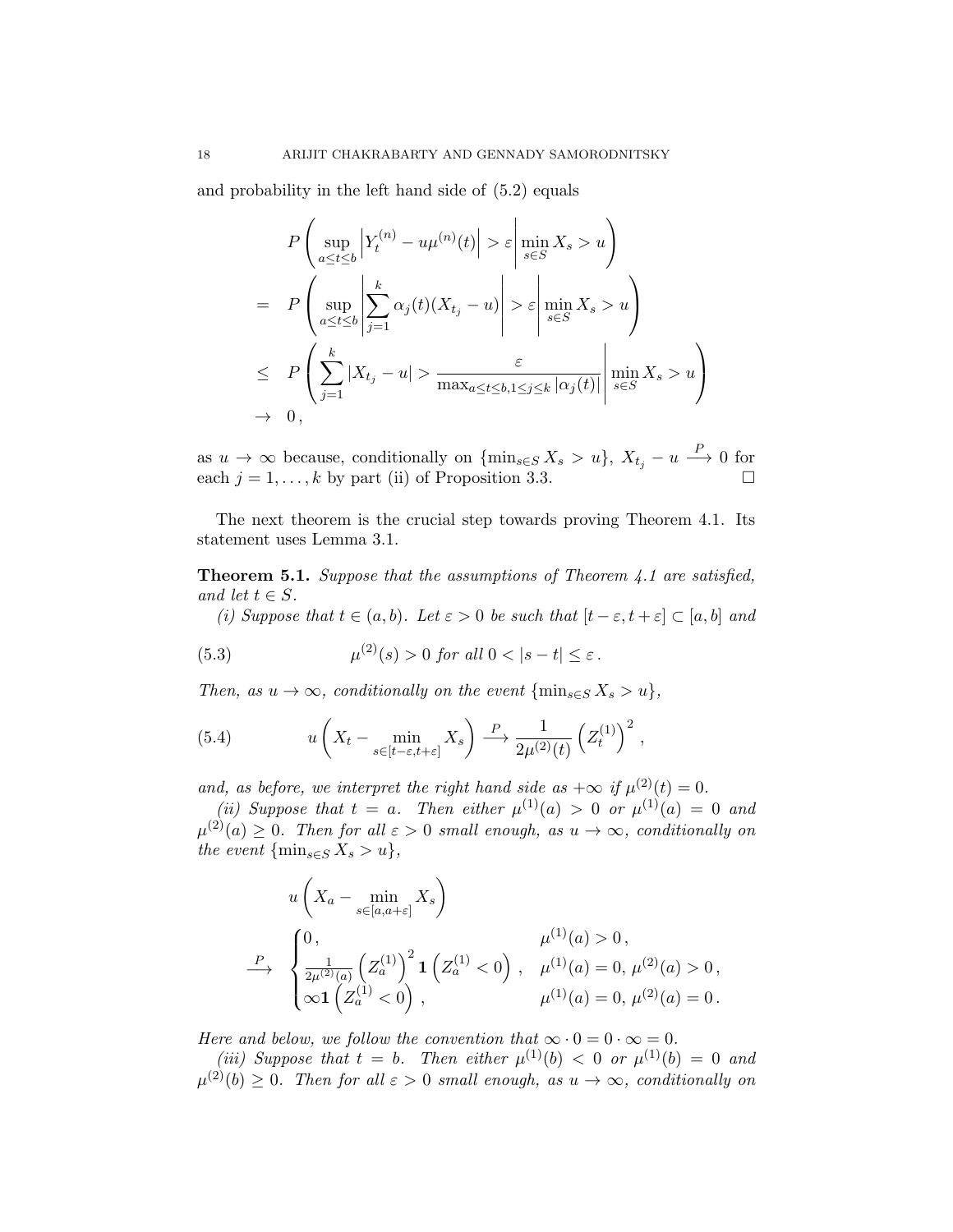the event  $\{\min_{s\in S} X_s > u\},\$ 

$$
u\left(X_b - \min_{s \in [b-\varepsilon, b]} X_s\right)
$$
  
\n
$$
\xrightarrow{\rho} \begin{cases}\n0, & \mu^{(1)}(b) < 0, \\
\frac{1}{2\mu^{(2)}(b)} \left(Z_b^{(1)}\right)^2 \mathbf{1} \left(Z_b^{(1)} > 0\right), & \mu^{(1)}(b) = 0, \mu^{(2)}(b) > 0, \\
\infty \mathbf{1} \left(Z_b^{(1)} > 0\right), & \mu^{(1)}(b) = 0, \mu^{(2)}(b) = 0.\n\end{cases}
$$

Proof. The claims of parts (ii) and (iii) are similar, so we will only prove the claims of parts (i) and (ii). We start with part (i). Define

$$
t_*:=\arg\min_{t-\varepsilon\leq s\leq t+\varepsilon}X_s\,,
$$

taken to be the closest to t location of the minimum in case there are ties. We first check that

(5.5) 
$$
\lim_{u \to \infty} P\left(X_{t_*}^{(1)} = 0 \Big| \min_{s \in S} S_s > u\right) = 1.
$$

To see this, note that by Lemma 5.2,

$$
P\left(X_{t_*}^{(1)}=0\Big|\min_{s\in S}X_s>u\right) \ge P\left(X_{t+\varepsilon}^{(1)}>0, X_{t-\varepsilon}^{(1)}<0\Big|\min_{s\in S}X_s>u\right) \to 1,
$$

as  $u \to \infty$ . Here we have used the fact that by (5.3),

$$
\mu^{(1)}(t-\varepsilon) < 0 < \mu^{(1)}(t+\varepsilon).
$$

Keeping the definition of  $t_*$  unchanged, but replacing  $\varepsilon$  by arbitrarily small  $0 < \varepsilon' < \varepsilon$  in the above argument, shows that, as  $u \to \infty$ , conditionally on the event  $\{\min_{s\in S} X_s > u\},\$ 

$$
(5.6) \t t_* \xrightarrow{P} t.
$$

By Lemma 3.1 there exists an even positive integer  $n$  such that

(5.7) 
$$
\mu^{(1)}(t) = \ldots = \mu^{(n-1)}(t) = 0 < \mu^{(n)}(t).
$$

Consider the series expansion

(5.8) 
$$
X_{t_*}^{(1)} = X_t^{(1)} + \sum_{j=2}^{n-1} X_t^{(j)} \frac{(t_* - t)^{j-1}}{(j-1)!} + X_{\xi_1}^{(n)} \frac{(t_* - t)^{n-1}}{(n-1)!},
$$

for some  $\xi_1$  in between t and  $t_*$ . By Lemma 5.2 and (5.7) we know that, as  $u \to \infty$ , conditionally on the event  $\{\min_{s \in S} X_s > u\},\$ 

(5.9) 
$$
X_t^{(j)} \xrightarrow{P} Z_t^{(j)}, 1 \le j \le n-1.
$$

The above along with (5.5), (5.6) and (5.8) imply that, as  $u \to \infty$ , conditionally on the event  $\{\min_{s\in S} X_s > u\},\$ 

$$
X_{\xi_1}^{(n)} \frac{(t_* - t)^{n-1}}{(n-1)!} \xrightarrow{P} -Z_t^{(1)}.
$$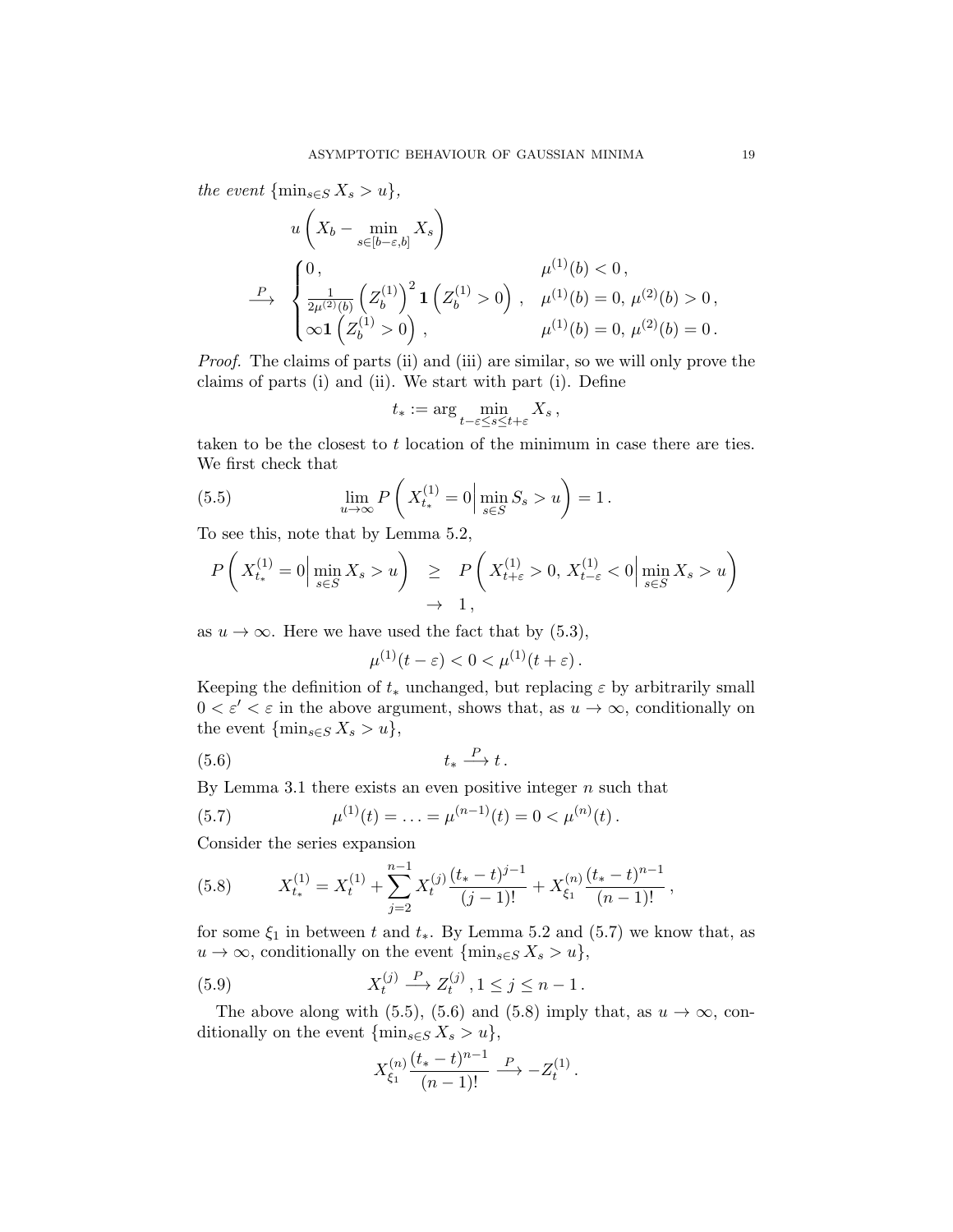Furthermore, by Lemma 5.2, we also have

(5.10) 
$$
u^{-1} X_{\xi_1}^{(n)} \xrightarrow{P} \mu^{(n)}(t).
$$

Therefore,

(5.11) 
$$
u(t_{*}-t)^{n-1} \xrightarrow{P} -Z_{t}^{(1)} \frac{(n-1)!}{\mu^{(n)}(t)}.
$$

Next, we use the series expansion

(5.12) 
$$
X_{t_*} - X_t = \sum_{j=1}^{n-1} X_t^{(j)} \frac{(t_* - t)^j}{j!} + X_{\xi_2}^{(n)} \frac{(t_* - t)^n}{n!},
$$

for some  $\xi_2$  in between t and  $t_*$ . Since (5.10) also holds with  $\xi_2$  replacing  $\xi_1$ , we conclude by (5.9) with  $j = 1$  and (5.11) that

$$
u^{1/(n-1)}(X_{t_*} - X_t)
$$
  
=  $u^{1/(n-1)}(t_* - t)X_t^{(1)} + (u^{-1}X_{\xi_2}^{(n)}) \frac{u^{n/(n-1)}(t_* - t)^n}{n!}$   
+  $u^{1/(n-1)} \sum_{j=2}^{n-1} X_t^{(j)} \frac{(t_* - t)^j}{j!}$   
(5.13)  $\xrightarrow{P} -|Z_t^{(1)}|^{n/(n-1)} \frac{1}{(\mu^{(n)}(t))^{1/(n-1)}}((n-1)!)^{1/(n-1)} \frac{n-1}{n}.$ 

When  $n = 2$ , this reduces to (5.4). If  $n > 2$ , i.e. if  $\mu^{(2)}(t) = 0$ , the above limit says that

$$
u(X_{t_*}-X_t)\stackrel{P}{\longrightarrow} -\infty\,,
$$

which is, again,  $(5.4)$ . This completes the proof of part (i).

We now prove part (ii) of the theorem. The claim will be proved separately for the three cases listed in the statement. We start with the case  $\mu^{(1)}(a) > 0$ . For all  $\varepsilon > 0$  small enough, such that  $a + \varepsilon \leq b$  and  $\min_{s \in [a, a + \varepsilon]} \mu^{(1)}(s) > 0$ , we have by Lemma 5.2,

$$
P\left(X_a = \min_{s \in [a,a+\varepsilon]} X_s \middle| \min_{s \in S} X_s > u\right)
$$
  
\n
$$
\geq P\left(\min_{s \in [a,a+\varepsilon]} X_s^{(1)} > 0 \middle| \min_{s \in S} X_s > u\right)
$$
  
\n
$$
\to 1,
$$

 $\mathbf{r}$ 

as  $u \to \infty$ , which proves the claim of part (ii) in the case  $\mu^{(1)}(a) > 0$ .

Suppose now that  $\mu^{(1)}(a) = 0$ . By Lemma 3.1, we can choose  $\varepsilon > 0$  such that

(5.14) 
$$
\mu^{(2)}(s) > 0 \text{ for all } a < s \le a + \varepsilon.
$$

Consider the event

$$
B := \left\{ X_a^{(1)} > 0 > \min_{s \in [a, a+\varepsilon]} X_s^{(1)} \right\} .
$$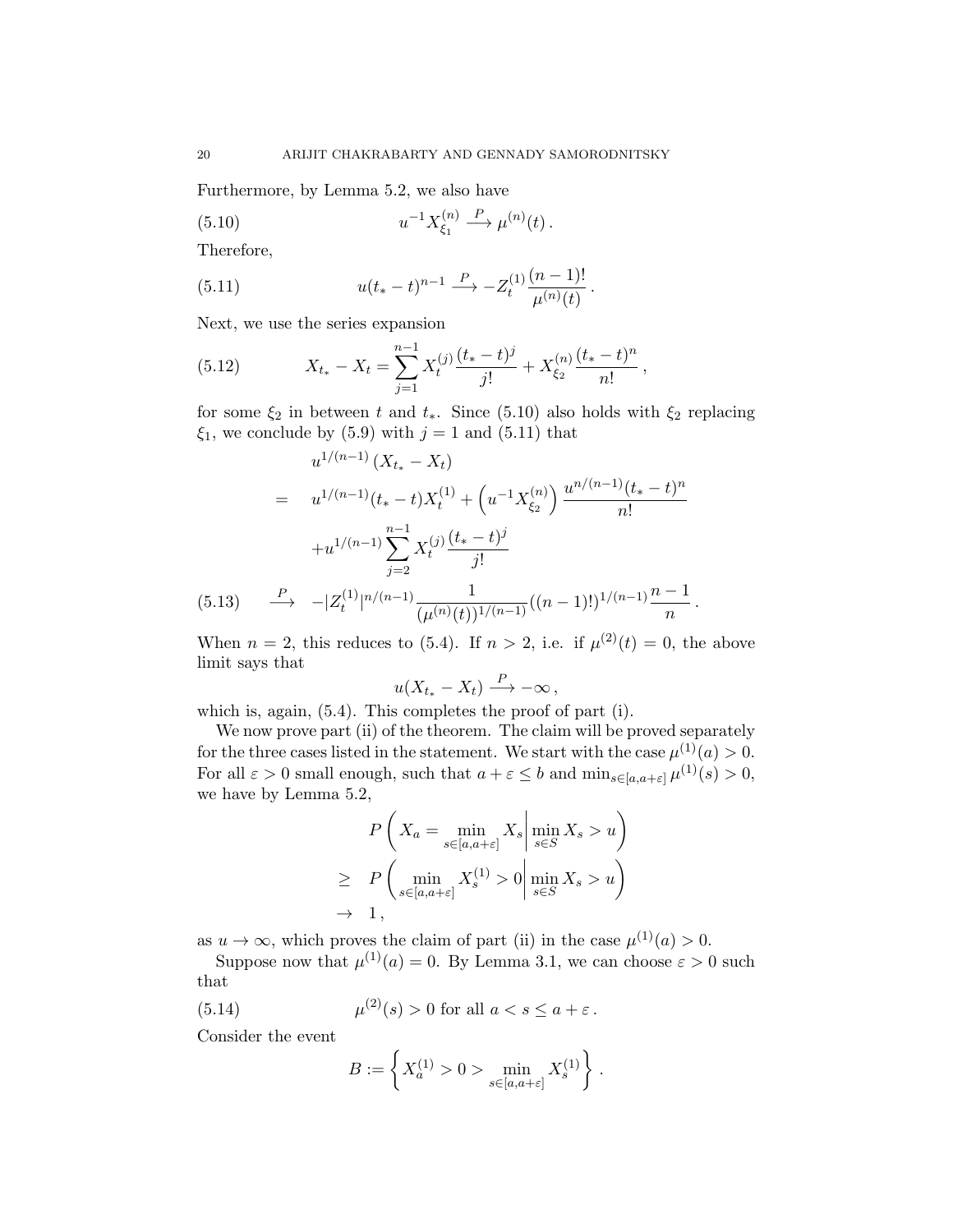Our first claim is that

(5.15) 
$$
\lim_{u \to \infty} P\left(B \left|\min_{s \in S} X_s > u\right.\right) = 0.
$$

Indeed, on the event B, the derivative  $X_s^{(1)}$  crosses 0 in the interval  $[a, a+\varepsilon]$ . If we define a random variable

$$
s_* := \inf\{s \in [a, a + \varepsilon] : X_s^{(1)} = 0\},\,
$$

then

(5.16) 
$$
X_{s_*}^{(1)} 1_B = 0.
$$

Furthermore, the definition of  $s_*$  tells us that

(5.17) 
$$
(X_{s_*} - X_a) \mathbf{1}_B \ge 0.
$$

Note that by (5.14) the second derivative  $\mu^{(2)}$  is bounded away from 0 on any interval  $[a + \delta, a + \varepsilon]$  for  $0 < \delta < \varepsilon$ . It follows from Lemma 5.2 that

$$
P\left(\min_{a+\delta\leq t\leq a+\varepsilon} X_t^{(2)} < 0 \middle| \min_{s\in S} X_s > u\right) \to 0
$$

as  $u \to \infty$ . Therefore, conditionally on the event  $\{\min_{s \in S} X_s > u\}$ , as  $u \to \infty$ ,

$$
(s_*-a) \mathbf{1}_B \xrightarrow{P} 0.
$$

Using twice the Taylor expansion and imitating the steps leading to (5.11) and (5.13), in conjunction with (5.16), shows that

$$
\lim_{u \to \infty} P\left(X_{s_*} < X_a \middle| B \cap \{\min_{s \in S} \{X_s > u\}\right) = 1.
$$

This would contradict (5.17) if (5.15) were false. Thus (5.15) follows. Write

$$
u\left(X_a - \min_{s \in [a,a+\varepsilon]} X_s\right)
$$
  
= 
$$
u\left(X_a - \min_{s \in [a,a+\varepsilon]} X_s\right) \mathbf{1}(X_a^{(1)} < 0)
$$
  
+ 
$$
u\left(X_a - \min_{s \in [a,a+\varepsilon]} X_s\right) \mathbf{1}(\lbrace X_a^{(1)} > 0 \rbrace \setminus B)
$$
  
+ 
$$
u\left(X_a - \min_{s \in [a,a+\varepsilon]} X_s\right) \mathbf{1}(\lbrace X_a^{(1)} > 0 \rbrace \cap B).
$$

By the definition of the event  $B$ , the middle term in the right hand side is equal to zero, while by (5.15), the last term in the right hand side goes to zero in probability. It remains, therefore, to consider the first term in the right hand side. By the assumption  $\mu^{(1)}(a) = 0$  and Lemma 5.2 we know that  $\mathbf{1}(X_a^{(1)} < 0) \to \mathbf{1}(Z_a^{(1)} < 0)$  in probability. For the rest of the that term the same analysis as the one used in the proof of part (i) applies. Specifically, we use the two Taylor expansions (5.8) and (5.12). The only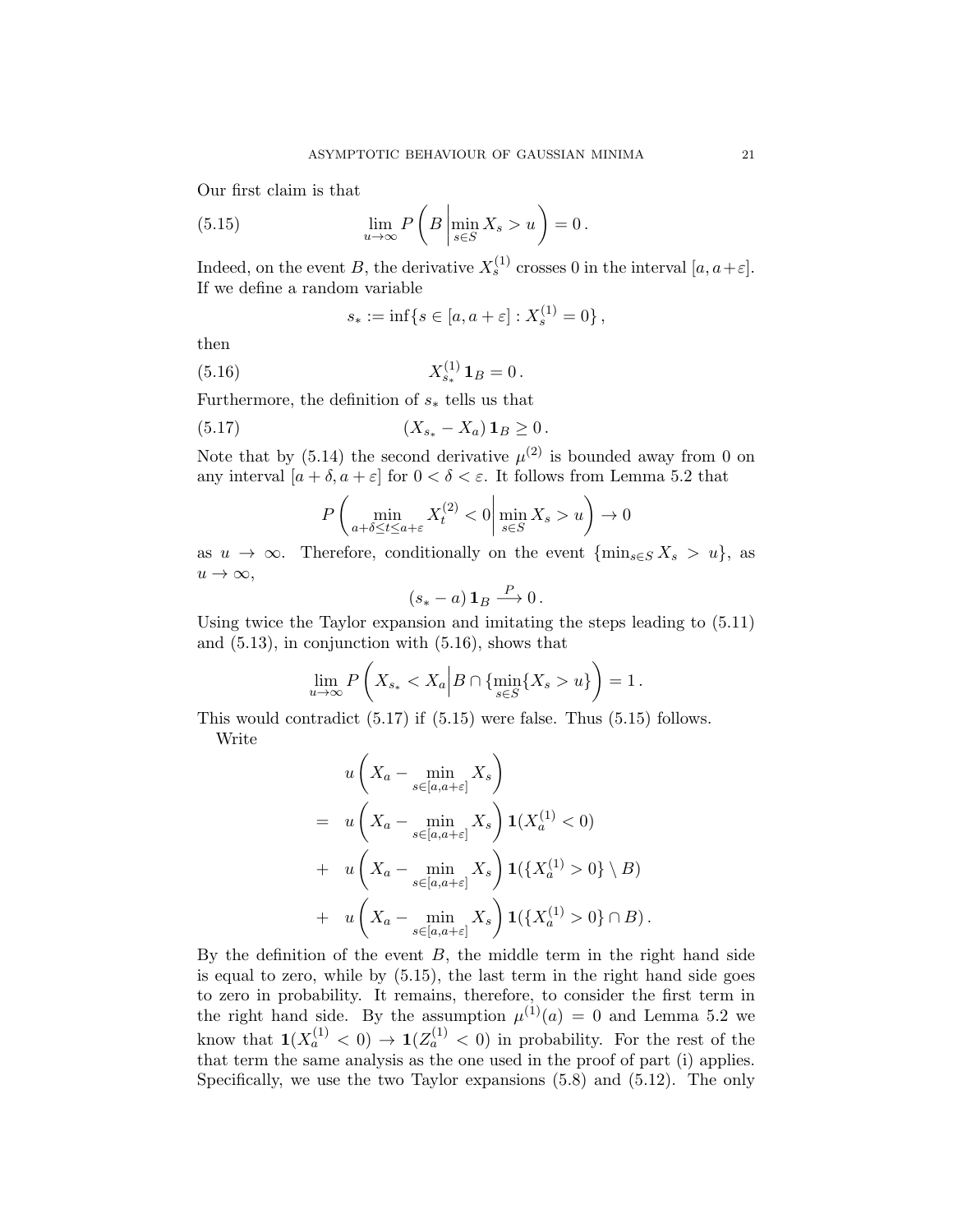difference between the two scenarios is that now the integer  $n$  does not need to be an even number, but it plays no role in the argument.

This completes the proof of the theorem in all cases.  $\Box$ 

We have now all the ingredients needed to prove Theorem 4.1.

*Proof of Theorem 4.1.* A restatement of  $(4.4)$  is

(5.18) 
$$
\lim_{u \to \infty} P\left(\min_{t \in [a,b]} X_t > u \middle| \min_{t \in S} X_t > u\right) = \mathbf{E} W,
$$

which we proceed to show first. For  $u > 0$  let  $(\tilde{Y}_t^{(u)})$  $t_t^{(u)}: t \in \mathbb{R}$ ) be a process with continuous sample paths whose law is the law of the process  $\mathbf Y$  in (4.1) conditioned on the event  $\{\min_{s\in S} X_s > u\}$ , and let this process be independent of the process  $Z$  in  $(4.2)$ . Define

$$
\tilde{X}_t^{(u)} := \tilde{Y}_t^{(u)} + Z_t, t \in \mathbb{R}.
$$

Let  $\varepsilon > 0$  be small enough such that the convergence in probability in Theorem 5.1 holds. Continuing using the notation  $S = \{t_1, \ldots, t_k\}$  and  $E \setminus S = \{t_{k+1}, \ldots, t_{k+l}\},$  we define for  $1 \leq j \leq k$ 

$$
V_{ju} := u\left(\tilde{X}_{t_j}^{(u)} - \min_{s \in [t_j - \varepsilon, t_j + \varepsilon] \cap [a,b]} \tilde{X}_s^{(u)}\right),
$$

and

$$
V_{k+1, u} := \inf_{s \in G} \left[ \tilde{X}_s^{(u)} - u\mu(s) \right],
$$

where

(5.19) 
$$
G := \{ s \in [a, b] : |s - t_j| \le \varepsilon \text{ for some } k + 1 \le j \le l \},
$$

with the convention that infimum over the empty set is defined as  $-\infty$ .

For  $j = 1, ..., k$  we denote by  $W_j$  (not to be confused with  $W_a$ ,  $W_b$  or  $W_{(a,b)}$  the limit in probability of

$$
T_{ju} := u\left(X_{t_j} - \min_{s \in [t_j - \varepsilon, t_j + \varepsilon] \cap [a, b]} X_s\right),\,
$$

as  $u \to \infty$ , conditionally on the event  $\{\min_{s \in S} X_s > u\}$ , given in Theorem 5.1. Recall that  $W_j$  may take the value +∞. We define also

$$
U_{ju} := u(\tilde{X}_{t_j}^{(u)} - u), 1 \le j \le k.
$$

Clearly, the conditional law of

$$
\left(u(X_{t_1}-u),\ldots,u(X_{t_k}-u),T_{1u},\ldots,T_{ku},\min_{s\in G}[X_s-u\mu(s)]\right)
$$

given  $\{\min_{s\in S} X_s > u\}$  coincides with the law of

$$
(U_{1u},\ldots,U_{ku},V_{1u},\ldots,V_{k+1,u}).
$$

By Theorem 5.1 we know that for fixed  $1 \leq j \leq k$ ,

$$
(5.20) \t\t V_{ju} \xrightarrow{P} W_j
$$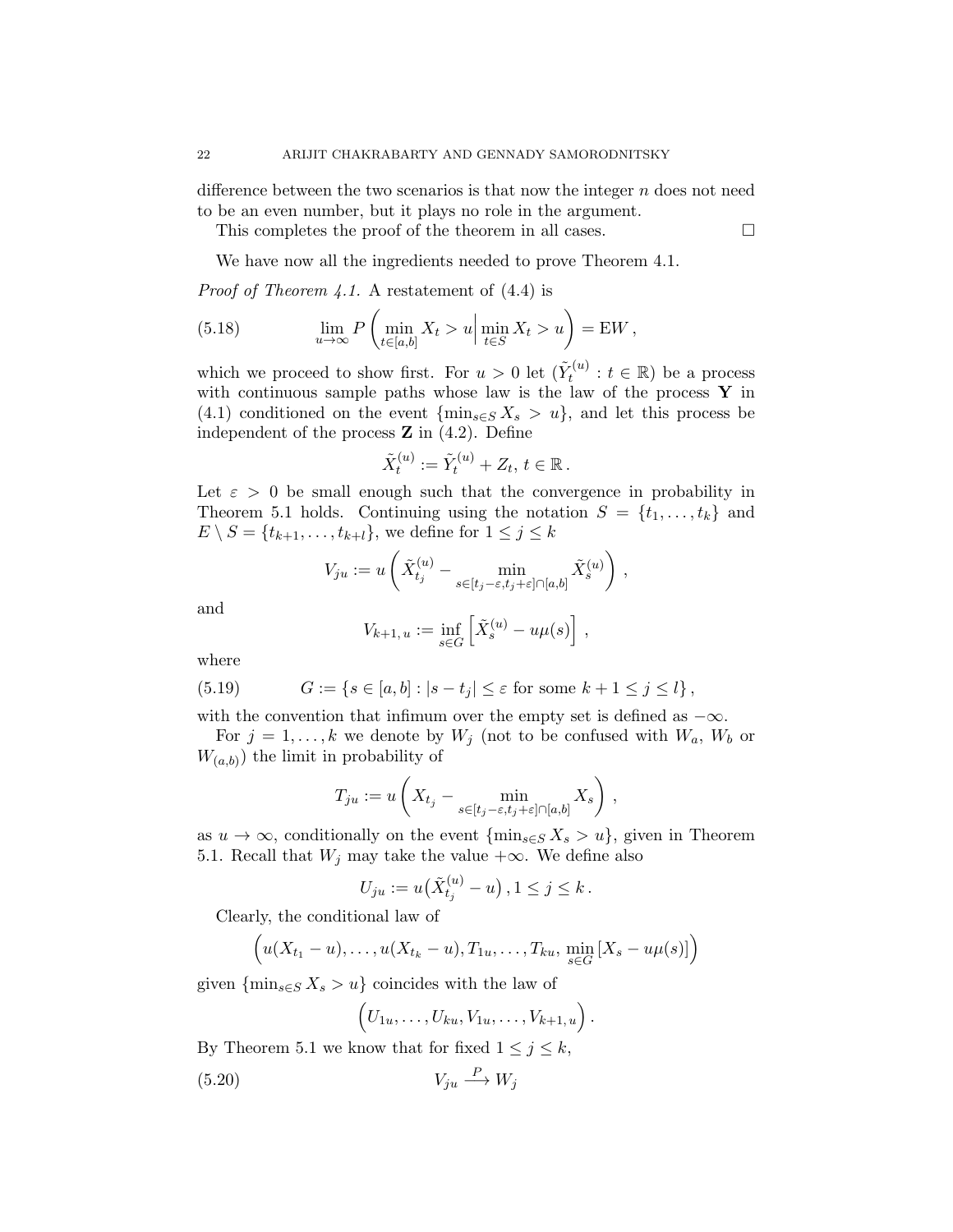as  $u \to \infty$ , where we regard  $W_j$  as a function of the process **Z** in the definition of  $(V_{ju})$ . Furthermore, by Proposition 3.3,

$$
(5.21) \qquad (U_{1u},\ldots,U_{ku}) \Rightarrow (E_1,\ldots,E_k)
$$

as  $u \to \infty$ , where  $E_1, \ldots, E_k$  are independent exponential random variables with parameters given by (3.14). Finally, Lemma 5.2 implies that as  $u \to \infty$ ,

(5.22) 
$$
V_{k+1,u} \xrightarrow{P} \min_{s \in G} Z_s.
$$

We apply now Lemma 5.1 to conclude that, as  $u \to \infty$ ,

$$
(U_{1u},\ldots,U_{ku},V_{1u},\ldots,V_{k+1,u})\Rightarrow (E_1,\ldots,E_k,W_1,\ldots,W_k,\min_{s\in G}Z_s),
$$

with  $(E_1, \ldots, E_k)$  being independent of the rest of the random variables in the right hand side, which implies that, as  $u \to \infty$ ,

$$
\left(u(X_{t_1}-u) - T_{1u}, \dots, u(X_{t_k}-u) - T_{ku}, \min_{s \in G} [X_s - u\mu(s)] \Big| \min_{s \in S} X_s > u\right)
$$

(5.23) 
$$
\Rightarrow \left( E_1 - W_1, \dots, E_k - W_k, \min_{s \in G} Z_s \right),
$$

weakly on  $\mathbb{R}^{k+1}$ , with the obvious interpretation if some of the  $W_j$  take the value  $+\infty$ . If we denote

(5.24) 
$$
H := \{ s \in [a, b] : |s - t_j| \le \varepsilon \text{ for some } 1 \le j \le k \},
$$

then it follows by the continuous mapping theorem that, as  $u \to \infty$ ,

$$
\min \left\{ u \left( \min_{s \in H} X_s - u \right), \min_{s \in G} \left[ X_s - u\mu(s) \right] \right\}
$$
  
(5.25) 
$$
\Rightarrow \min \left\{ E_1 - W_1, \dots, E_k - W_k, \min_{s \in G} Z_s \right\}.
$$

Note that (5.25) continues to hold if we use  $\varepsilon = 0$  in the definition of G (but not in the definition of  $H$ ).

Since the function  $\mu$  is bounded away from 1 on  $[a, b] \setminus (G \cup H)$ , Lemma 5.2 implies that

$$
\lim_{u \to \infty} P\left(\min_{s \in [a,b] \setminus (G \cup H)} X_s > u \middle| \min_{s \in S} X_s > u\right) = 1.
$$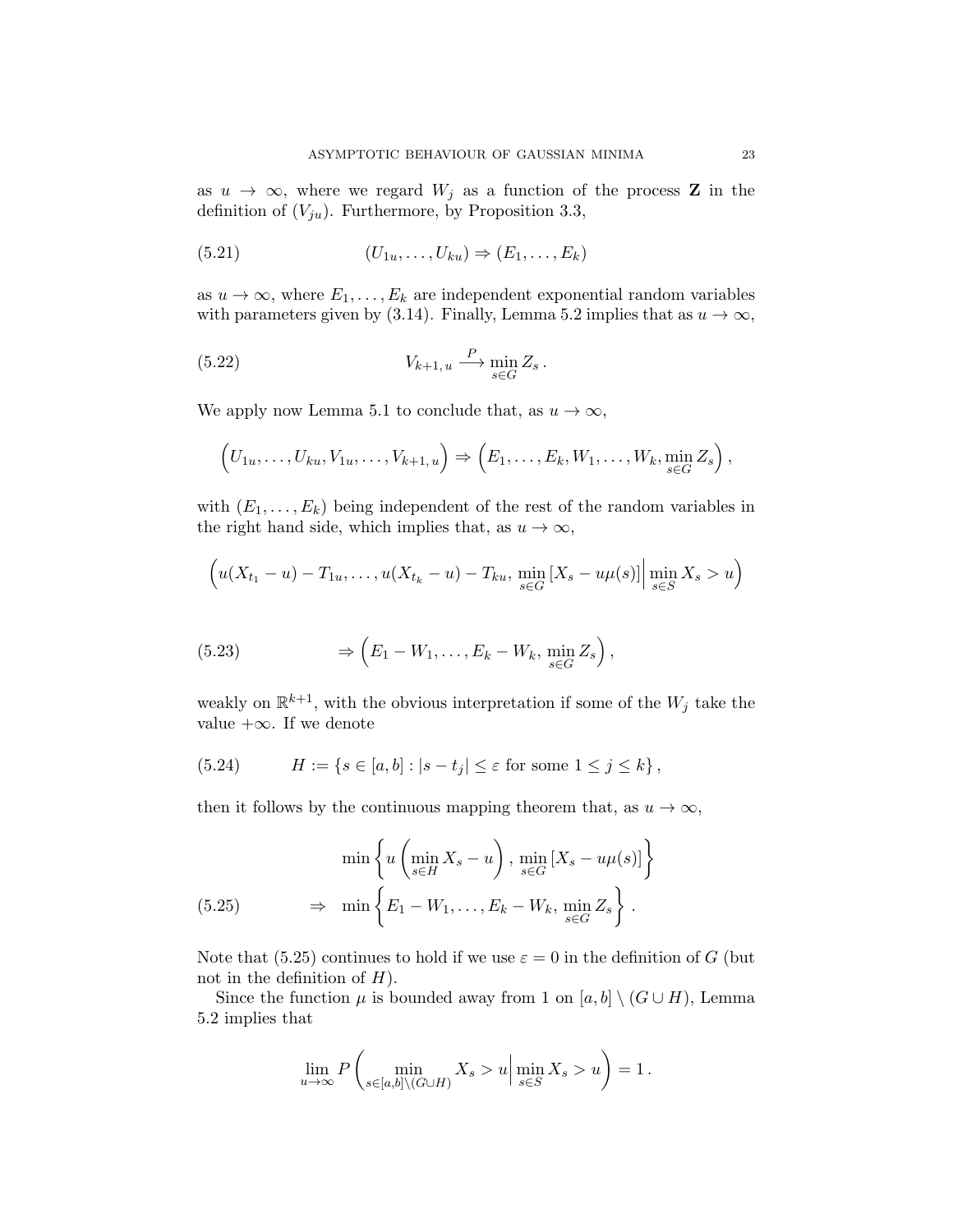Together with the fact that  $\mu(s) \geq 1$  for all s, this implies that

$$
\liminf_{u \to \infty} P\left(\min_{t \in [a,b]} X_t > u \mid \min_{s \in S} X_s > u\right)
$$
\n
$$
= \liminf_{u \to \infty} P\left(\min_{s \in G \cup H} X_s > u \mid \min_{s \in S} X_s > u\right)
$$
\n
$$
\geq \lim_{u \to \infty} P\left(\min \left\{u\left(\min_{s \in H} X_s - u\right), \min_{s \in G} [X_s - u\mu(s)]\right\} > 0 \mid \min_{s \in S} X_s > u\right)
$$
\n
$$
\geq P\left(E_1 - W_1 > 0, \dots, E_k - W_k > 0, \min_{s \in G} Z_s > 0\right)
$$
\n
$$
= E\left[\exp\left(-\sum_{j=1}^k \theta_j W_j\right) \mathbf{1}\left(\min_{s \in G} Z_s > 0\right)\right]
$$
\n
$$
= E\left[W_{(a,b)} W_a W_b \mathbf{1}\left(\min_{s \in G} Z_s > 0\right)\right].
$$

We let now  $\varepsilon \downarrow 0$  and use the monotone convergence theorem to conclude that

$$
\liminf_{u \to \infty} P\left(\min_{t \in [a,b]} X_t > u \middle| \min_{t \in S} X_t > u\right) \geq \mathbf{E} W.
$$

On the other hand,

$$
P\left(\min_{t\in[a,b]} X_t > u \middle| \min_{t\in S} X_t > u\right)
$$
  
\n
$$
\leq P\left(\min_{s\in H\cup(E\setminus S)} X_s > u \middle| \min_{s\in S} X_s > u\right)
$$
  
\n
$$
= P\left(\min \left\{u\left(\min_{s\in H} X_s - u\right), \min_{s\in E\setminus S} [X_s - u\mu(s)]\right\} > 0 \middle| \min_{s\in S} X_s > u\right)
$$
  
\n
$$
\to EW,
$$

the limit in the last line following from (5.25) with  $\varepsilon = 0$  in the definition of G and the fact that by Property 3 the Gaussian random variables  $Z_s, \, s \in E \, \backslash \, S$ are nondegenerate. Thus, (5.18) follows.

In view of (4.4) and part (iii) of Proposition 3.3, all that needs to be shown for  $(4.5)$  is that

(5.26) 
$$
\sum_{i=1}^{k} \theta_i = \frac{1}{V_*},
$$

where  $V_*$  is the optimal value in  $(3.1)$  which is strictly positive by Property 2. However, Theorem 5.1 of Adler et al. (2014) implies that

$$
\min_{y \in \mathbb{R}^k : \min_{1 \le i \le k} y_i \ge 1} y^T \Sigma^{-1} y = \frac{1}{V_*},
$$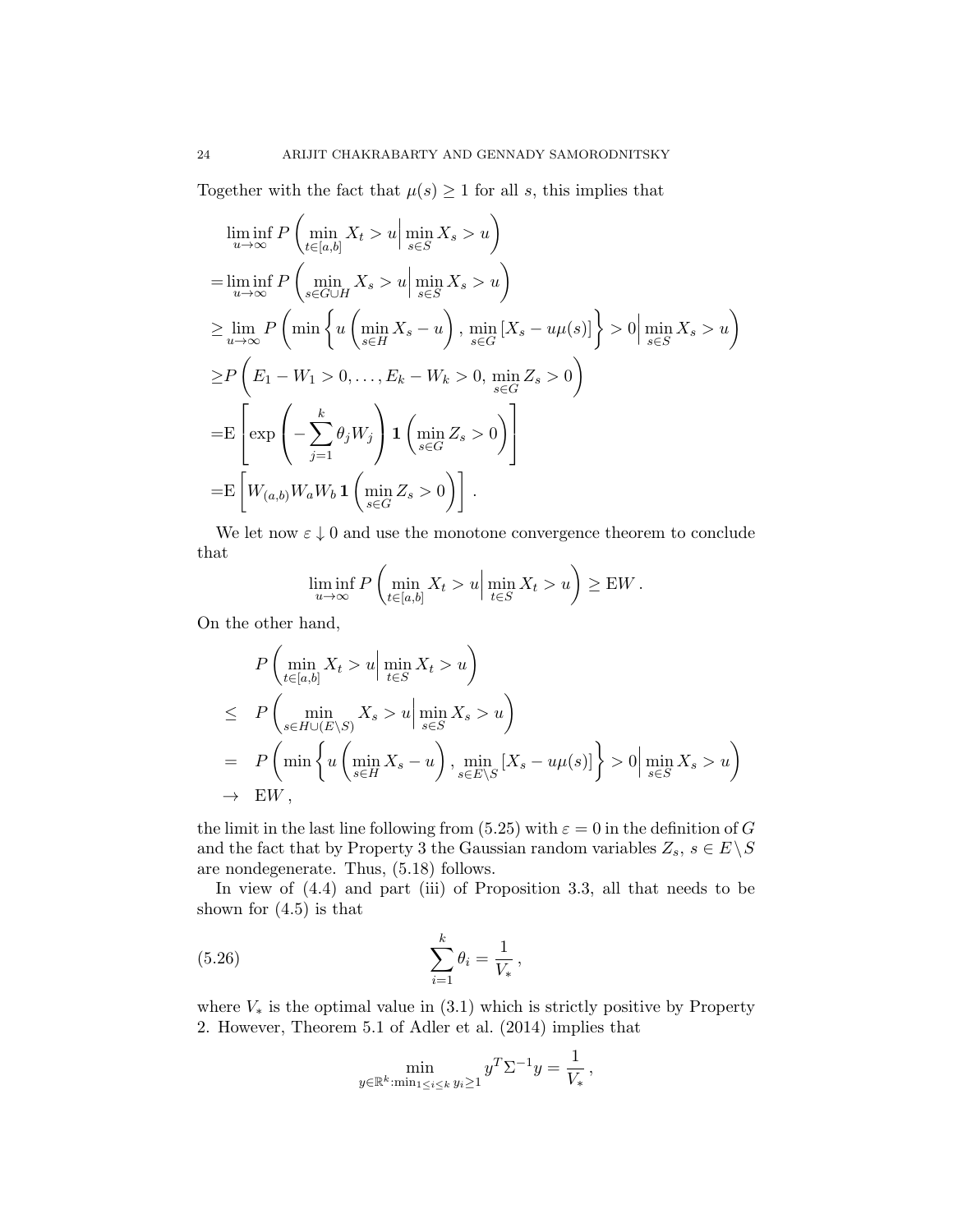and the unique minimizer is 1. This in conjunction with  $(3.14)$  establishes (5.26). This completes the proof.

For the final claim, recall from the definition that  $W_{(a,b)} = 0$  a.s. if (4.6) fails. It immediately follows that  $EW > 0$  implies (4.6). For the converse, that is, the 'if' part, suppose that (4.6) holds. Then,  $W_{(a,b)} > 0$  a.s.. Property 3 implies that the collection  $(Z_t : t \in \mathbb{R} \setminus S) \cup (Z_t^{(1)}$  $t_t^{(1)}: t \in \mathbb{R}$ ) is linearly independent. The random vector  $(Z_a^{(1)}, Z_b^{(1)}, Z_{t_{k+1}}, \ldots, Z_{t_l})$  has a multivariate normal law. The linear independence implies that

$$
P\left(Z_a^{(1)} > 0, Z_b^{(1)} < 0, \min_{k+1 \le j \le l} Z_{t_j} > 0\right) > 0.
$$

It is trivial to check from (4.3) that on this event,  $W = W_{(a,b)}$ . Thus, the 'if' part follows, which completes the proof.

*Proof of Theorem 4.2.* Fix a Borel subset B of  $C[a, b]$  such that

$$
P((Z_t : a \le t \le b) \in \partial B) = 0,
$$

where  $\partial B$  denotes the boundary of B in the supremum norm topology, and write

$$
P\left((X_t - u\mu(t) : a \le t \le b) \in B \mid \min_{t \in [a,b]} X_t > u\right)
$$
  
= 
$$
\frac{P\left((X_t - u\mu(t) : a \le t \le b) \in B, \min_{t \in [a,b]} X_t > u \mid \min_{t \in S} X_t > u\right)}{P\left(\min_{t \in [a,b]} X_t > u \mid \min_{t \in S} X_t > u\right)}.
$$

The denominator converges to EW by Theorem 4.1, as  $u \to \infty$ , and it is positive since (4.6) is assumed. Furthermore, the same argument as the one used in the proof of Theorem 4.1 gives us

$$
\lim_{u \to \infty} P\left((X_t - u\mu(t) : a \le t \le b) \in B, \min_{t \in [a,b]} X_t > u \mid \min_{t \in S} X_t > u\right)
$$
  
= 
$$
E\left[\mathbf{1}\left(\left(Z_t : a \le t \le b\right) \in B\right) W\right],
$$

and the statement of the theorem follows.

Theorems 4.3 and 4.4 are both based on the following result that we prove first.

**Theorem 5.2.** Under assumptions of Theorem 4.1, assume also that  $(4.6)$ holds. For  $\varepsilon > 0$  define

$$
M_{j\varepsilon} := \min_{s \in [t_j - \varepsilon, t_j + \varepsilon] \cap [a, b]} X_s, \ 1 \le j \le k.
$$

Then

(5.27) 
$$
\lim_{\varepsilon \downarrow 0} \liminf_{u \to \infty} P\left(\min_{1 \le j \le k} M_{j\varepsilon} = \min_{t \in [a,b]} X_t \middle| \min_{t \in [a,b]} X_t > u\right) = 1.
$$

$$
\mathbf{r}^{\prime}
$$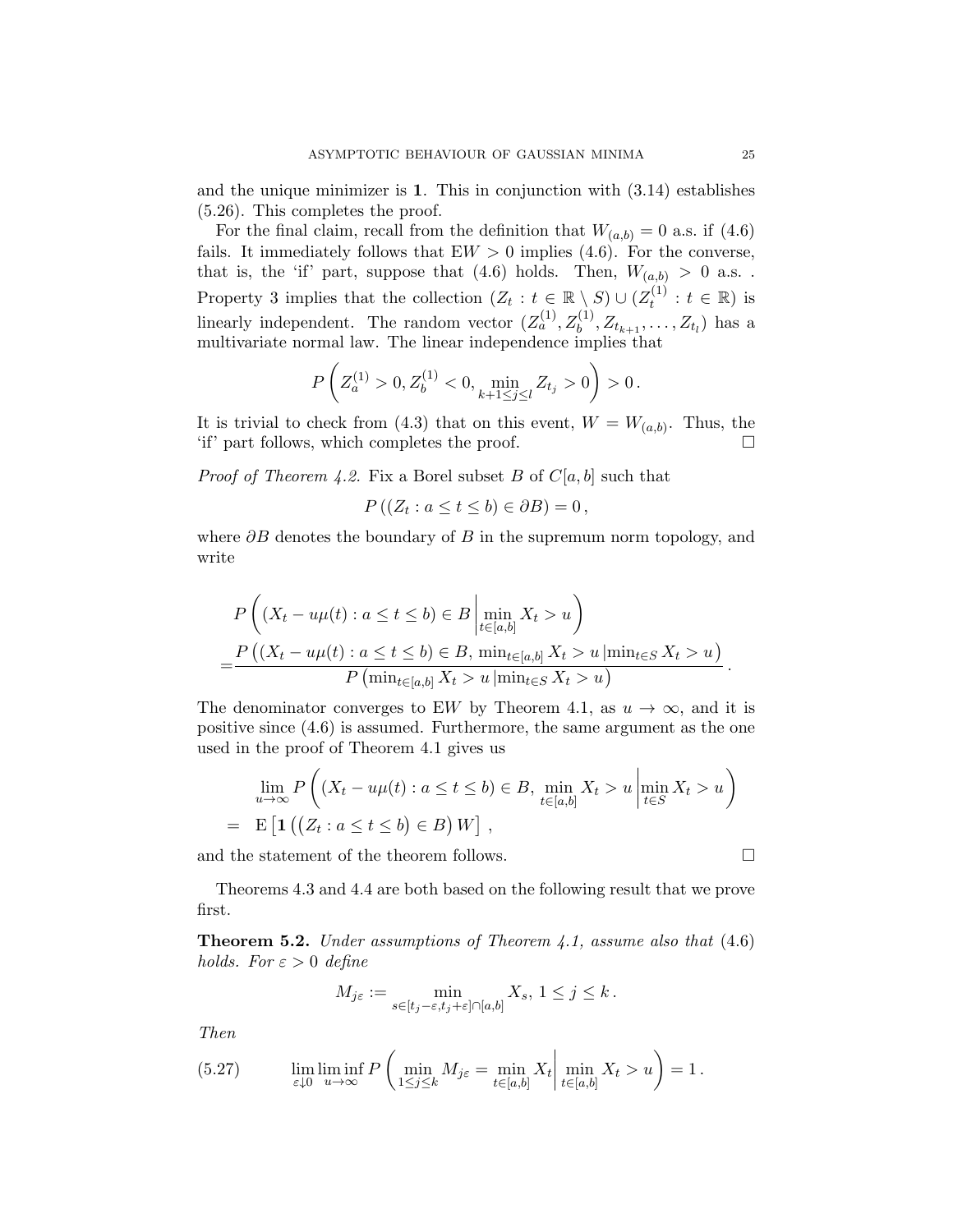Furthermore, for  $\varepsilon > 0$  small enough so that the convergence in all parts of Theorem 5.1 holds, as  $u \to \infty$ , conditionally on the event  $\{\min_{t \in [a,b]} X_t >$  $u\},\$ 

(5.28) 
$$
(u(M_{1\varepsilon}-u),\ldots,u(M_{k\varepsilon}-u)) \Rightarrow (E_1,\ldots,E_k),
$$

where  $E_1, \ldots, E_k$  are independent exponential random variables with respective parameters  $\theta_1, \ldots, \theta_k$ .

*Proof.* With the notation  $E \setminus S = \{t_{k+1}, \ldots, t_{k+l}\}\$ as above and the set G defined in (5.19), we first prove that

(5.29) 
$$
\lim_{\varepsilon \downarrow 0} \liminf_{u \to \infty} P\left(\min_{1 \le j \le k} M_{j\varepsilon} < \min_{s \in G} X_s \middle| \min_{t \in [a,b]} X_t > u\right) = 1
$$

(note that the definition of G depends on  $\varepsilon > 0$ ).

Let  $\varepsilon > 0$  be small enough so that the convergence in all parts of Theorem 5.1 holds. As in the proof of Theorem 4.1, we denote by  $W_j$  the limit in probability of

$$
u\left(X_{t_j} - \min_{s \in [t_j - \varepsilon, t_j + \varepsilon] \cap [a,b]} X_s\right),
$$

as  $u \to \infty$ , conditionally on the event  $\{\min_{t \in S} X_t > u\}$ . Arguing, once again, as in the proof of Theorem 4.1, we obtain

$$
P\left[\left(u\left(\min_{1\leq j\leq k}M_{j\varepsilon}-u\right),\min_{s\in G}[X_s-u\mu(s)]\right)\in\cdot\middle|\min_{t\in[a,b]}X_t>u\right]
$$
  
(5.30) 
$$
\Rightarrow \frac{1}{\text{EW}}P\left[\left(\min_{1\leq j\leq k}(E_j-W_j),\min_{s\in G}Z_s\right)\in\cdot, \qquad E_1-W_1>0,\ldots,E_k-W_k>0,\min_{j=k+1,\ldots,l}Z_{t_j}>0\right]
$$

weakly in  $\mathbb{R}^2$ . We conclude both that, conditionally given  $\{\min_{t\in[a,b]} X_t >$  $u$ , as  $u \to \infty$ ,

(5.31) 
$$
\frac{\min_{1 \le j \le k} M_{j\varepsilon} - u}{\min_{s \in G} [X_s - u\mu(s)]} \xrightarrow{P} 0
$$

and that

$$
P\left(\min_{s\in G}[X_s - u\mu(s)] < 0 \middle| \min_{t\in[a,b]} X_t > u\right) \to 0.
$$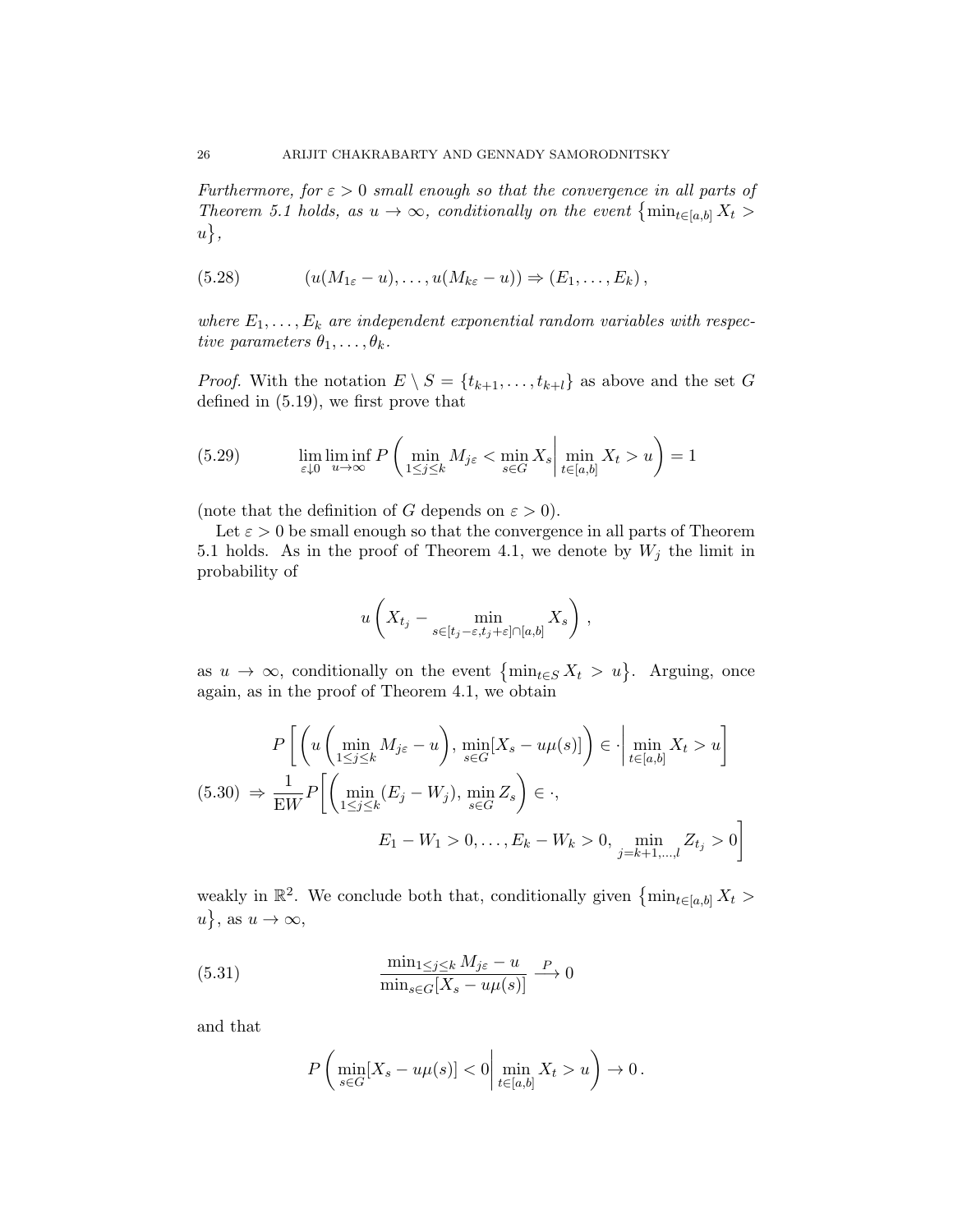Since  $\mu(s) \geq 1$  for all  $s \in [a, b]$ , it follows that

$$
P\left(\min_{1\leq j\leq k} M_{j\epsilon} < \min_{s\in G} X_s \middle| \min_{t\in[a,b]} X_t > u\right)
$$
\n
$$
\geq P\left(\min_{1\leq j\leq k} M_{j\epsilon} - u < \min_{s\in G} [X_s - u\mu(s)] \middle| \min_{t\in[a,b]} X_t > u\right)
$$
\n
$$
\geq P\left(\left|\frac{\min_{1\leq j\leq k} M_{j\epsilon} - u}{\min_{s\in G} [X_s - u\mu(s)]}\right| < 1 \middle| \min_{t\in[a,b]} X_t > u\right)
$$
\n
$$
-P\left(\min_{s\in G} [X_s - u\mu(s)] < 0 \middle| \min_{t\in[a,b]} X_t > u\right) \to 1.
$$

Therefore, (5.29) follows. The fact that  $\mu(s) > 1$  for all  $s \in [a, b] \setminus E$  with an appeal to Theorem 4.2 implies (5.27).

In order to prove (5.28), fix  $x_1, \ldots, x_k > 0$ . The same argument as in (5.30) gives us

$$
\lim_{u \to \infty} P\left(u(M_{1\varepsilon} - u) > x_1, ..., u(M_{k\varepsilon} - u) > x_k \Big| \min_{t \in [a, b]} X_t > u\right)
$$
  
= 
$$
\frac{1}{\text{EW}} P\left(E_j - W_j > x_j, 1 \le j \le k, \min_{j = k+1, ..., l} Z_{t_j} > 0\right)
$$
  
= 
$$
P(E_j > x_j, 1 \le j \le k),
$$

the last equality following by first conditioning on  $(Z_t : t \in \mathbb{R})$  and then using the memoryless property of  $E_1, \ldots, E_k$ . Thus (5.28) follows.  $\Box$ 

*Proof of Theorem 4.3.* By (5.28), (5.31), and the fact that  $\mu(s) > 1$  for all  $s \in [a, b] \setminus E$  we conclude that for  $x > 0$ ,

$$
P\left(u\left(\min_{t\in[a,b]}X_t-u\right)>x\big|\bigg|\min_{t\in[a,b]}X_t>u\right)\to e^{-(\theta_1+\ldots+\theta_k)x}.
$$

By  $(5.26)$ , the claim of the theorem follows.

*Proof of Theorem 4.4.* By (5.27), for each  $j = 1, \ldots, k$ ,

$$
\lim_{u \to \infty} P\left(T_* = t_j \Big| \min_{s \in [a,b]} X_s > u\right)
$$

$$
\to P(E_j = \min(E_1, \dots, E_k)) = \frac{\theta_j}{\theta_1 + \dots + \theta_k},
$$

hence the claim of the theorem.  $\Box$ 

#### 6. Examples

In order to illustrate the general results in Section 4 we will, in this section, look at specific examples of Gaussian processes satisfying the assumptions of the general results. We start with a quintessential example of a stationary process.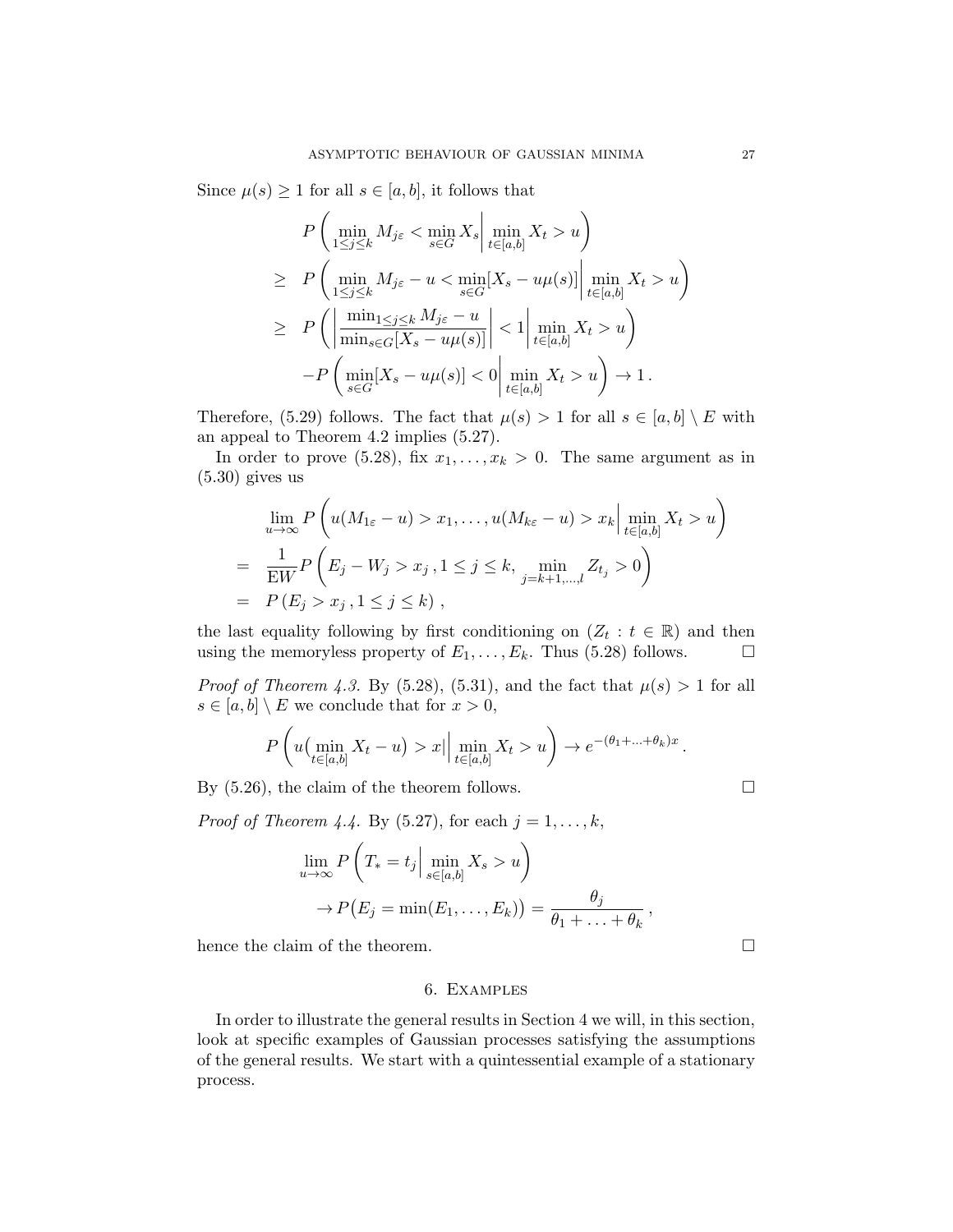## Example 6.1. Gaussian covariance function

Consider the zero mean stationary Gaussian process  $(X_t : t \in \mathbb{R})$  with covariance function

$$
R(t) := \mathcal{E}(X_s X_{s+t}) = \exp(-t^2/2), t \ge 0.
$$

This process has a spectral density that coincides with the standard Gaussian density, as in (2.2), hence the process has properties S1 and S2 of Section 2. Therefore, the results in Section 4 apply. Recall that some of the results require the assumption (4.6). We will presently see both that this assumption may fail and that this assumptions fails only rarely.

Let

$$
(6.1) \ \ 0 = a < b < c_1 := \min\left\{ y > 0 : 2e^{-y^2/8} - 1 - e^{-y^2/2} = 0 \right\} \approx 2.2079 \, .
$$

It has been shown in Proposition 5.3 and Example 6.1 of Adler et al. (2014) that for such an interval,

(6.2) 
$$
E = S = \{a, b\},
$$

$$
\mu(t) = \frac{e^{-t^2/2} + e^{-(b-t)^2/2}}{1 + e^{-b^2/2}}, t \in [a, b],
$$

$$
V_* = \frac{1 + e^{-b^2/2}}{2}.
$$

Assumption (4.6) holds automatically, and Theorem 4.1 implies that

$$
P\left(\min_{a\leq t\leq b} X_t > u\right) \sim C_1 u^{-2} \exp\left(-\frac{1}{1 + e^{-b^2/2}} u^2\right)
$$

for  $C_1 > 0$  as  $u \to \infty$ . In fact, one can check that

(6.3) 
$$
C_1 := \frac{1}{2\pi} \frac{(1 - e^{-b^2})^{3/2}}{(1 - e^{-b^2/2})^2}.
$$

By Theorem 4.3, conditionally on the event  $\{\min_{t\in[a,b]} X_t > u\}$ , the scaled overshoot  $u(\min_{t\in[a,b]} X_t-u)$  converges weakly, as  $u\to\infty$ , to an exponential random variable with the mean  $(1 + e^{-b^2/2})/2$ .

Next we consider the situation when  $a = 0$  and  $b = c_1$ , defined by in (6.1). Then  $\mu$  and  $V_*$  are still as in (6.2), but we now have  $S = \{a, b\}$  and  $E = \{a, b/2, b\}$ . Theorem 4.1 still applies, and it gives

(6.4) 
$$
P\left(\min_{a\leq t\leq b} X_t > u\right) \sim \frac{1}{2}C_1u^{-2}\exp\left(-\frac{1}{1+e^{-b^2/2}}u^2\right),
$$

as  $u \to \infty$ , where  $C_1$  is as defined in (6.3). The asymptotic conditional distribution of the scaled overshoot  $u(\min_{t\in[a,b]} X_t - u)$  is same as in the case  $b < c_1$ .

We proceed to the case  $a = 0$  and

(6.5) 
$$
c_1 < b < c_2 := \min \left\{ y > c_1 : (1 - \varepsilon(y)) \left( \frac{y^2}{4} - 1 \right) e^{-y^2/8} = \varepsilon(y) \right\},
$$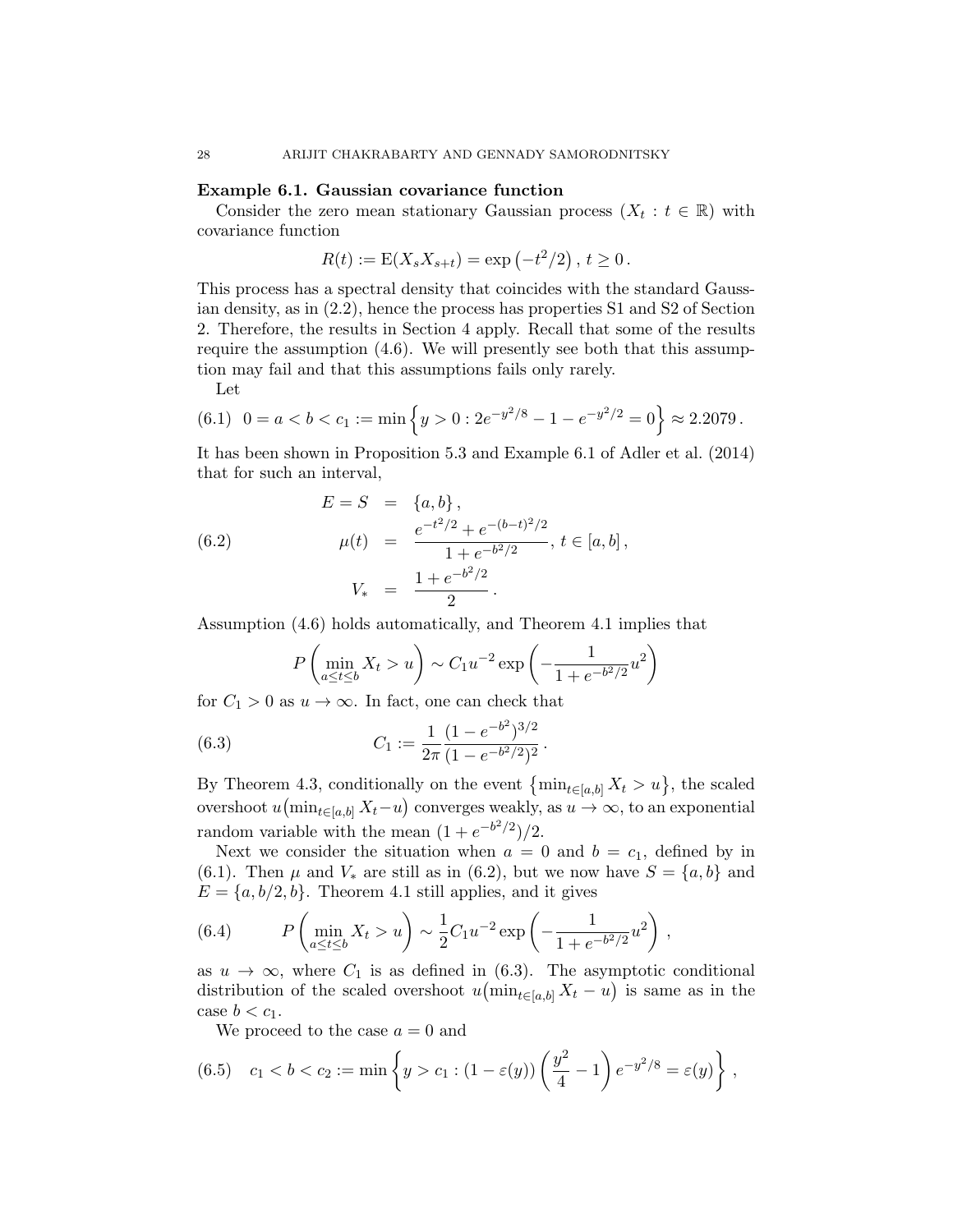with

$$
\varepsilon(y) := \frac{1 + e^{-y^2/2} - 2e^{-y^2/8}}{3 + e^{-y^2/2} - 4e^{-y^2/8}}.
$$

The value of  $c_2 \approx 3.9283$ . Proposition 5.5 of Adler et al. (2014) shows that in this case

$$
E = S = \{a, b/2, b\},
$$
  
\n
$$
\mu(t) = \frac{1}{V_*} \left[ \frac{1 - \varepsilon(b)}{2} \left( e^{-t^2/2} + e^{-(b-t)^2/2} \right) + \varepsilon(b) e^{-(t-b/2)^2/2} \right], \ t \in \mathbb{R},
$$
  
\n(6.6) 
$$
V_* = \text{Var} \left( \frac{1 - \varepsilon(b)}{2} (X_a + X_b) + \varepsilon(b) X_{b/2} \right).
$$

In this case

(6.7) 
$$
\mu^{(2)}(b/2) > 0,
$$

so that (4.6) holds. Theorem 4.1 implies that for some  $C_2 > 0$ ,

$$
P\left(\min_{a\leq t\leq b} X_t > u\right) \sim C_2 u^{-3} \exp\left(-\frac{1}{2V_*}u^2\right),
$$

as  $u \to \infty$ . The b-dependent constant  $C_2$  can be explicitly calculated if desired. The asymptotic conditional distribution of the scaled overshoot  $u(\min_{t\in[a,b]} X_t - u)$  is exponential with mean  $V_*$ .

When  $a = 0$  and  $b = c_2$  defined in (6.5), then (6.6) still holds, but (6.7) fails, so the assumption (4.6) no longer holds. In this situation, all Theorem 4.1 implies is that

$$
P\left(\min_{a\leq t\leq b} X_t > u\right) = o\left(u^{-3} \exp\left(-\frac{1}{2V_*}u^2\right)\right).
$$

as  $u \to \infty$ .

The plots on Figure 1 illustrate the different behaviour of the function  $\mu$ when  $c_1 < b < c_2$ , and when  $b = c_2$ .

If a stationary Gaussian process satisfies S1 and S2, then the unique optimizer  $\nu_*$  of the minimization problem (3.1) must be symmetric around the midpoint of the interval [a, b]; indeed, for any probability measure  $\nu$ supported by  $[a, b]$ , the measure  $\tilde{\nu}$  obtained by reflection around the midpoint leads to the same value in the integral and hence, by convexity,  $\nu_* = (\nu_* +$  $(\tilde{\nu}_*)/2$  is symmetric. Since the optimal measure cannot be concentrated at the midpoint of the interval, we conclude that the cardinality of the set S in this case is at least 2. However, for a non-stationary process, S may be a singleton. The next example illustrates this fact.

## Example 6.2. A non-stationary process

We start with a stationary centered Gaussian process  $\mathbf{Z} = (Z_t : t \in \mathbb{R})$ with a spectral measure  $F_X$  satisfying S1 and S2. Let Y be a standard normal random variable independent of Z. Define

$$
X_t := Y(1 + t^2 - t^4) + Z_t - Z_0, t \in \mathbb{R}.
$$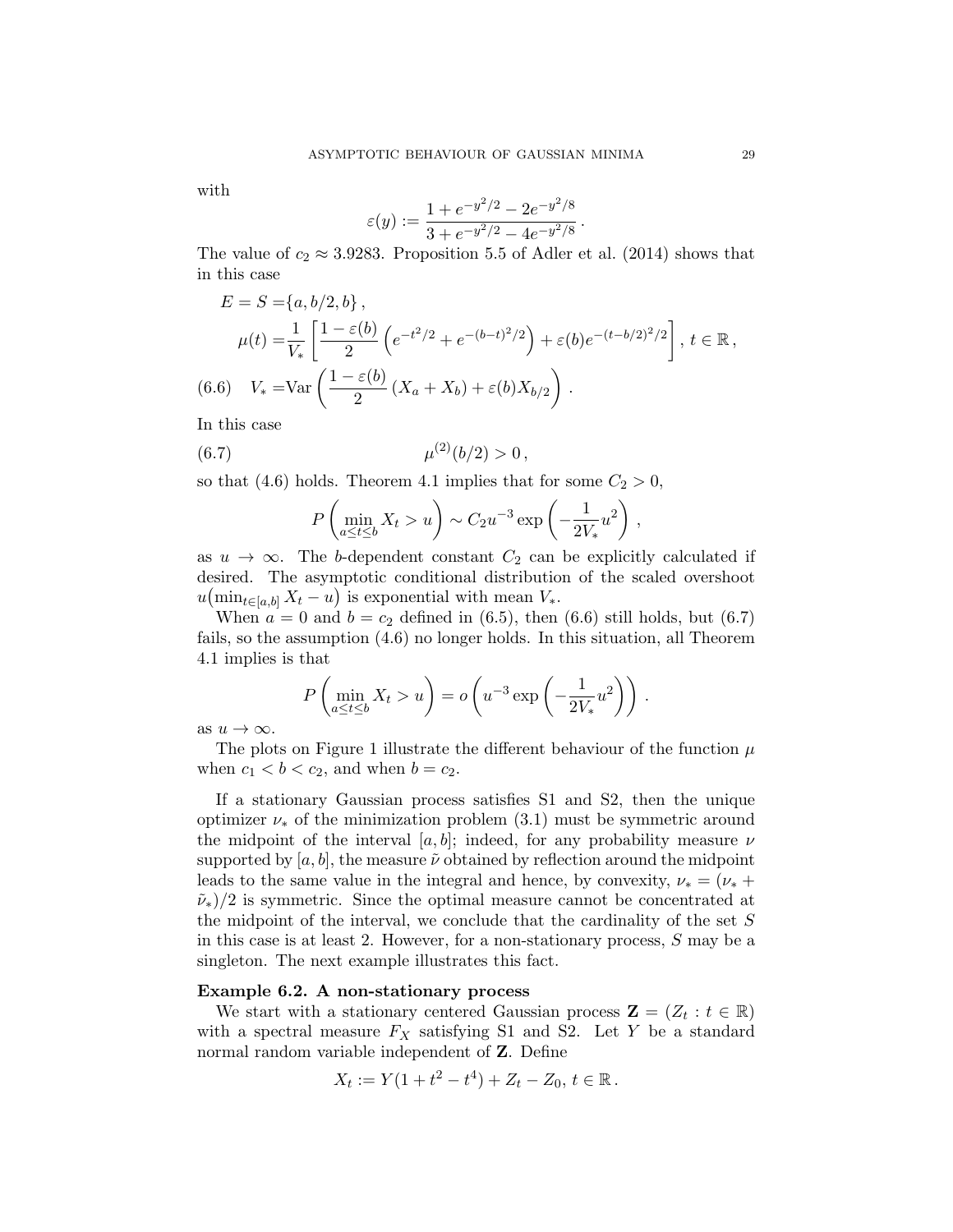

FIGURE 1. Function  $\mu$  for  $b = 3$  and  $b = 3.9283$  in Example 6.1

Let  $-1 < a < 0 < b < 1$ . Note that the process  $\mathbf{X} := (X_t : t \in \mathbb{R})$  has Property 1 by construction. It is elementary that the covariance function  $R$ of the process  $X$  satisfies  $(3.2)$ .

Clearly, for any probability measure  $\nu$  on  $[a, b]$ ,

(6.8) 
$$
\int_a^b \int_a^b R(s,t) \nu(ds) \nu(dt) \ge \left( \int_a^b (1+t^2 - t^4) \nu(dt) \right)^2 \ge 1.
$$

Therefore, the process  $X$  has Property 2. In order to check that it also has Property 3, suppose that for distinct reals numbers  $t_0, \ldots, t_k$  and coefficients  $\alpha_0, \ldots, \alpha_k, \beta_0, \ldots, \beta_k$ , we have

$$
\sum_{j=0}^{k} \left( \alpha_j X_{t_j} + \beta_j X_{t_j}^{(1)} \right) = 0 \text{ a.s.}.
$$

Without loss of generality, we assume  $t_0 = 0$ . Using the independence of Y and Z we see that

$$
-Z_0 \sum_{j=1}^k \alpha_j + \sum_{j=1}^k \alpha_j Z_{t_j} + \sum_{j=0}^k \beta_j Z_{t_j}^{(1)} = 0 \text{ a.s.}.
$$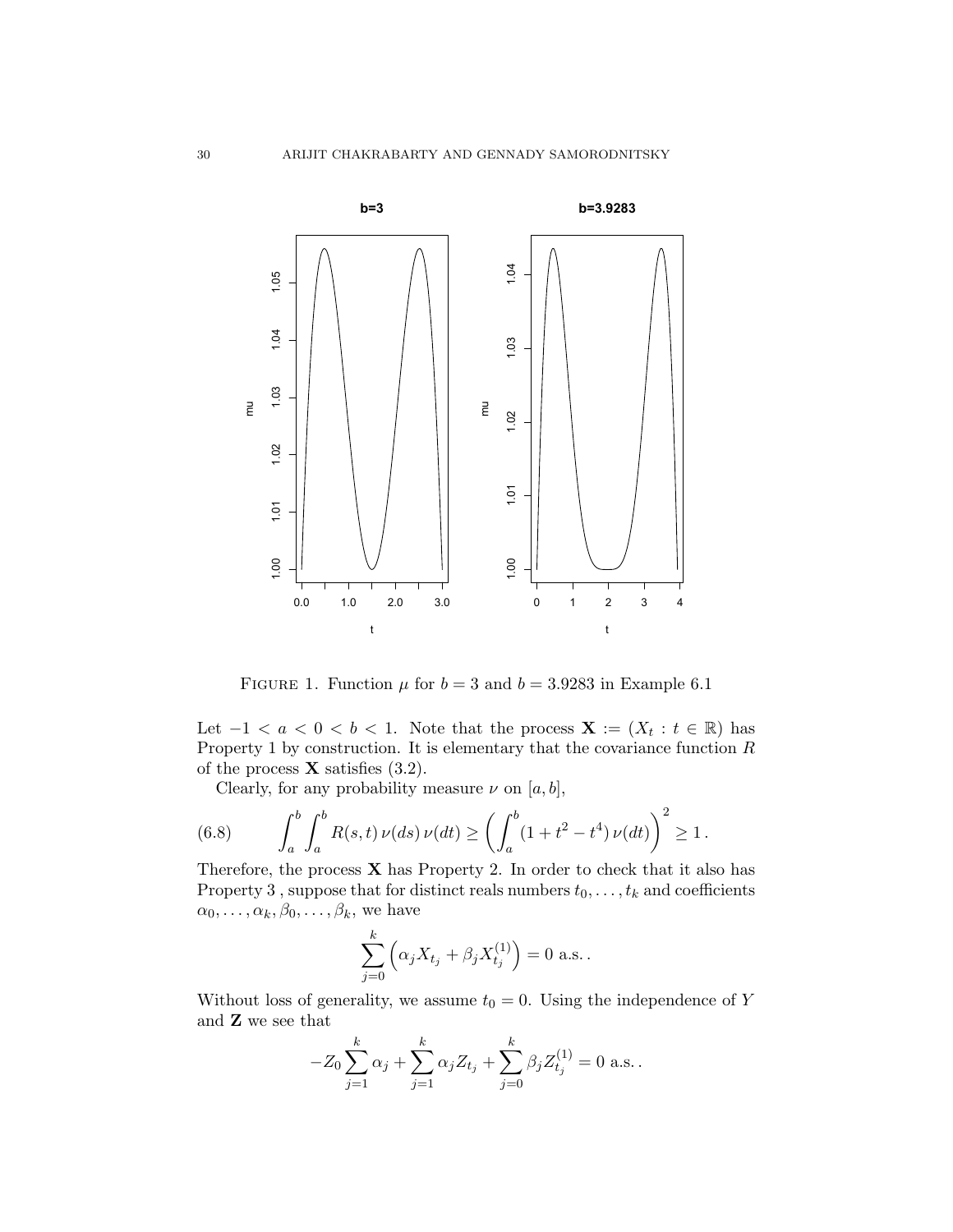Proposition 2.1 implies that  $\alpha_1 = \ldots = \alpha_k = \beta_0 = \ldots = \beta_k = 0$ . Thus, also  $\alpha_0 = 0$ , and so process **X** has Property 3.

Note that the choice  $\nu = \delta_{\{0\}}$  is, by (6.8), the optimal measure  $\nu_*$ . Thus,  $S = E = \{0\}$ . That is, the support S is a singleton which contains none of the endpoints of the interval. That is, the conclusion of Proposition 3.2 indeed fails without appropriate assumptions on the covariance function of the process.

Here

$$
\mu(t) = \mathbb{E}(X_t | X_0 = 1) = \mathbb{E}(X_t | Y = 1) = 1 + t^2 - t^4, t \in \mathbb{R}.
$$

Therefore,  $\mu^{(2)}(0) = 2 > 0$ . By Theorem 4.1,

$$
P\left(\min_{a\leq t\leq b} X_t > u\right) \sim \frac{1}{\sqrt{2\pi(1 + \lambda_2/2)}} u^{-1} e^{-u^2/2},
$$

as  $u \to \infty$ , where  $\lambda_2$  is the second spectral moment of **Z**. By Theorem 4.3, conditionally on the event  $\{\min_{t\in[a,b]} X_t > u\}$ , the scaled overshoot  $u(\min_{t\in[a,b]} X_t-u)$  converges weakly, as  $u\to\infty$ , to the standard exponential random variable.

#### **REFERENCES**

- R. J. ADLER, E. MOLDAVSKAYA and G. SAMORODNITSKY (2014): On the existence of paths between points in high level excursion sets of Gaussian random fields. Annals of Probability 42:1020–1053.
- R. J. ADLER and J. E. TAYLOR (2007): Random Fields and Geometry. Springer, New York.
- J. Azaïs and M. WSCHEBOR (2009): Level Sets and Extrema of Random Processes and Fields. Wiley, Hoboken, N.J.
- S. BERMAN and M. KÔNO (1989): The maximum of a Gaussian process with nonconstant variance: a sharp bound for the distribution tail. Annals of Probability 17:632–650.
- R. DUDLEY (1973): Sample functions of the Gaussian process. Annals of Probability 1:66–103.
- A. Guliashvili and P. Tankov (2016): Tail behavior of sums and differences of log-normal random variables. Econometric reviews 22:444–493.
- V. PITERBARG (1996): Asymptotic Methods in the Theory of Gaussian Processes and Fields, volume 148 of Translations of Mathematical Monographs. American Mathematical Society, Providence, RI.
- G. SAMORODNITSKY and Y. SHEN (2013): Is the location of the supremum of a stationary process nearly uniformly distributed? Annals of Probability 41.
- M. TALAGRAND (1987): Regularity of Gaussian processes. Acta Mathematica 159:99–149.